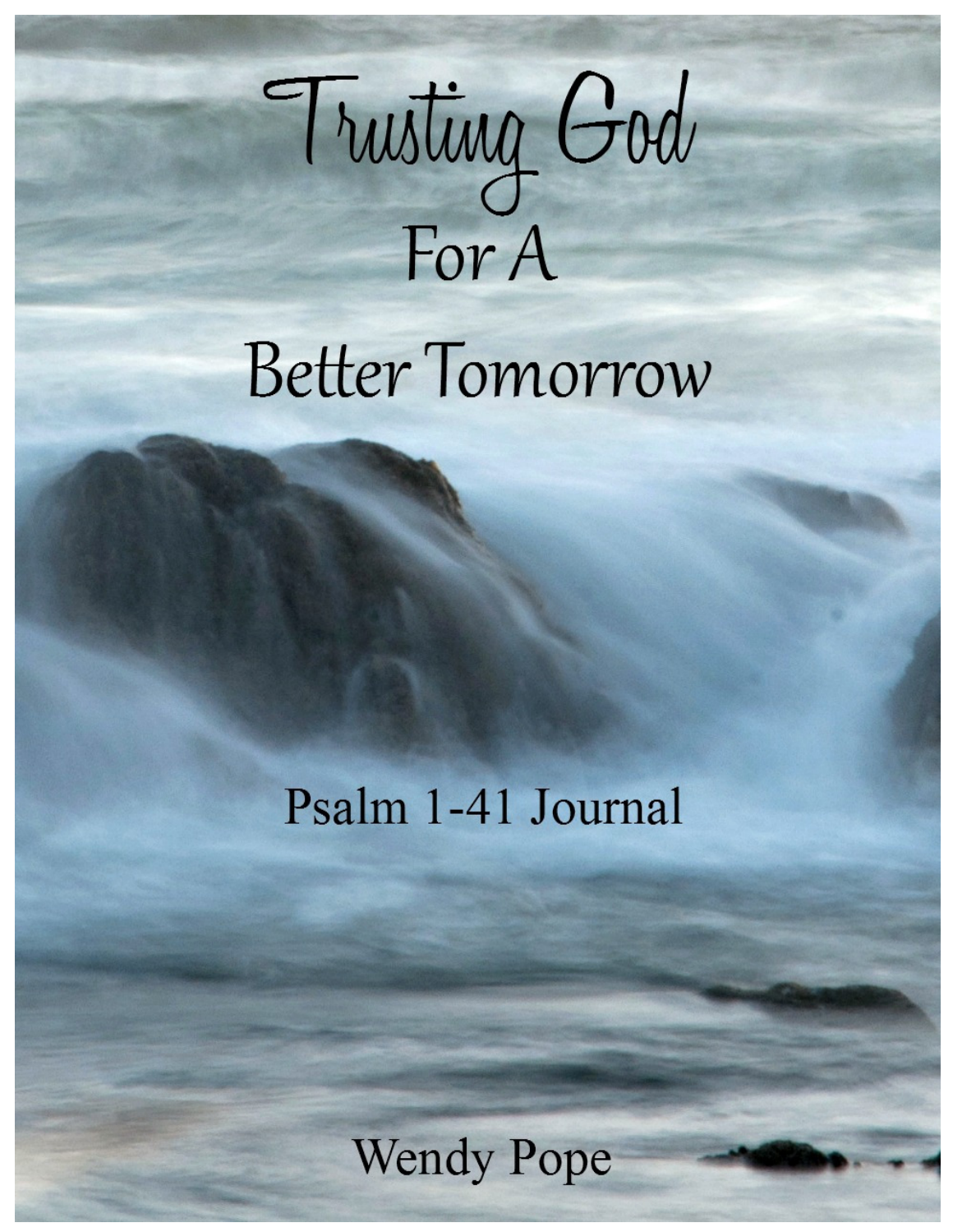

#### Psalm 1 **Message Monday - Notes from Video Teaching**

Truth Tuesday - What truth is God currently teaching you?

Word Study Wednesday - Notes from Word Study

Thankful Thursday - Praise God for something He has done for you.

Faith Stretching/Faith Strengthening Friday - How is your faith being strengthened/stretched?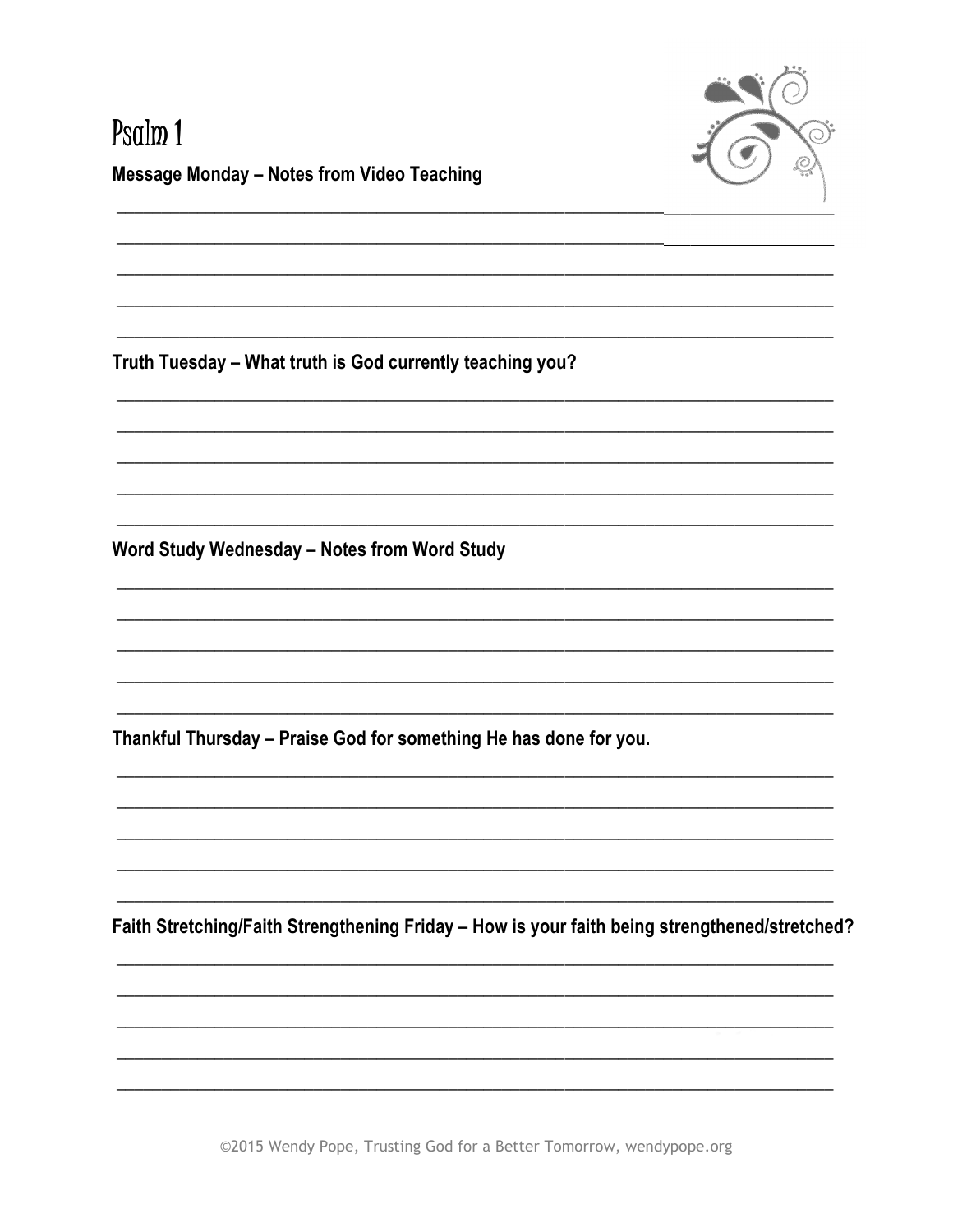

# Psalm<sub>2</sub> **Message Monday - Notes from Video Teaching**

Truth Tuesday - What truth is God currently teaching you?

Word Study Wednesday - Notes from Word Study

Thankful Thursday - Praise God for something He has done for you.

Faith Stretching/Faith Strengthening Friday - How is your faith being strengthened/stretched?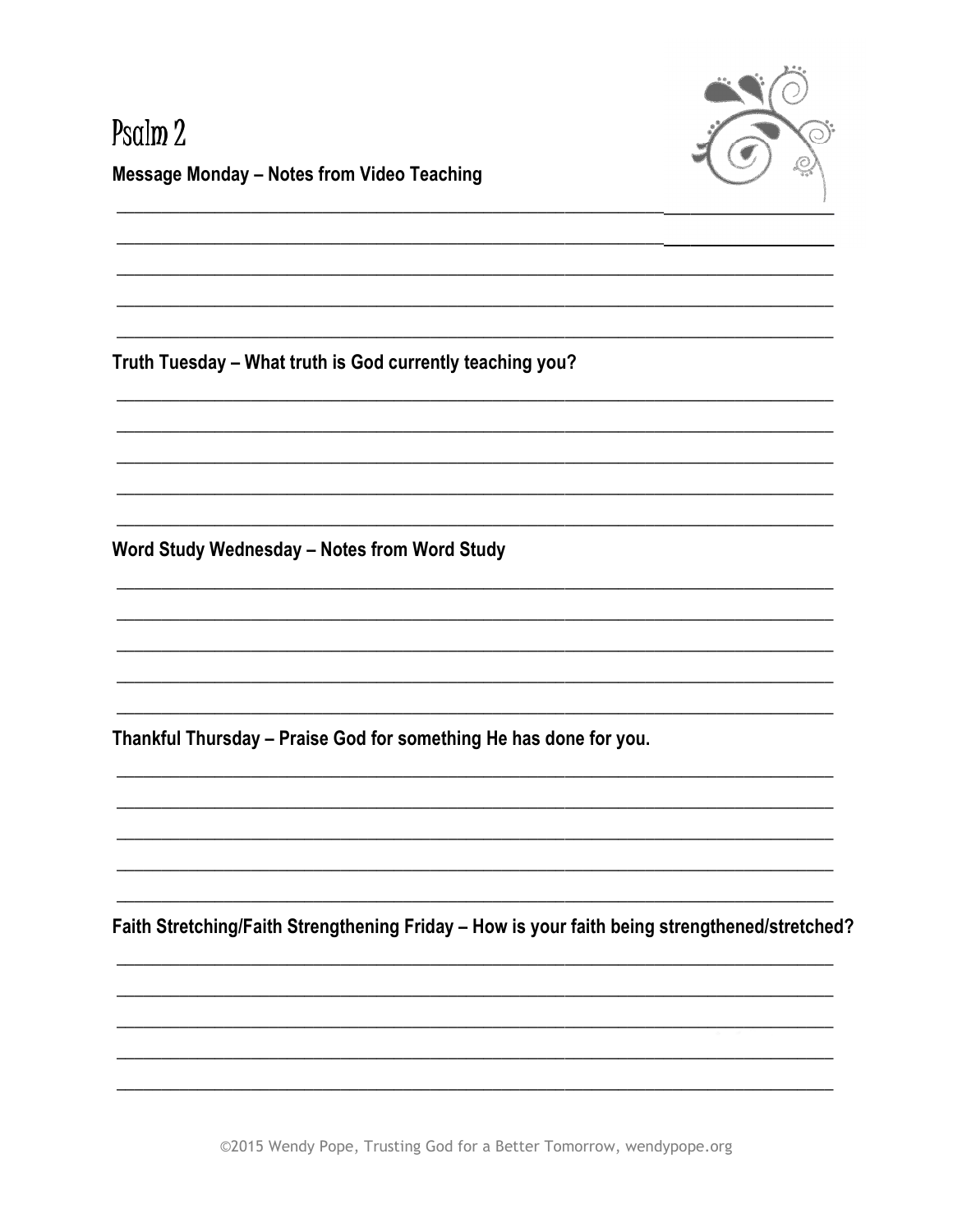

# Psalm<sub>3</sub> **Message Monday - Notes from Video Teaching**

Truth Tuesday - What truth is God currently teaching you?

Word Study Wednesday - Notes from Word Study

Thankful Thursday - Praise God for something He has done for you.

Faith Stretching/Faith Strengthening Friday - How is your faith being strengthened/stretched?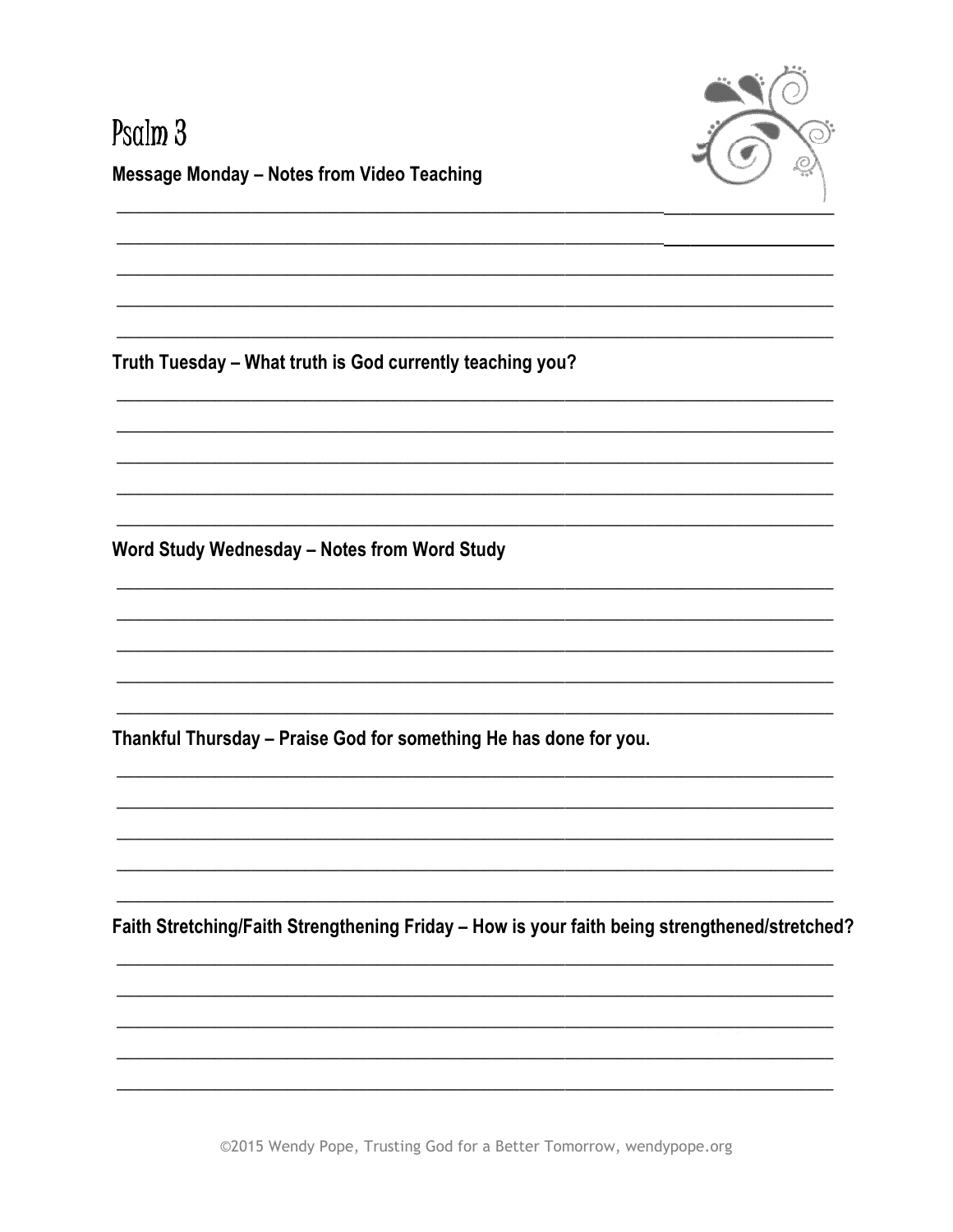

# Psalm 4 **Message Monday - Notes from Video Teaching**

Truth Tuesday - What truth is God currently teaching you?

Word Study Wednesday - Notes from Word Study

Thankful Thursday - Praise God for something He has done for you.

Faith Stretching/Faith Strengthening Friday - How is your faith being strengthened/stretched?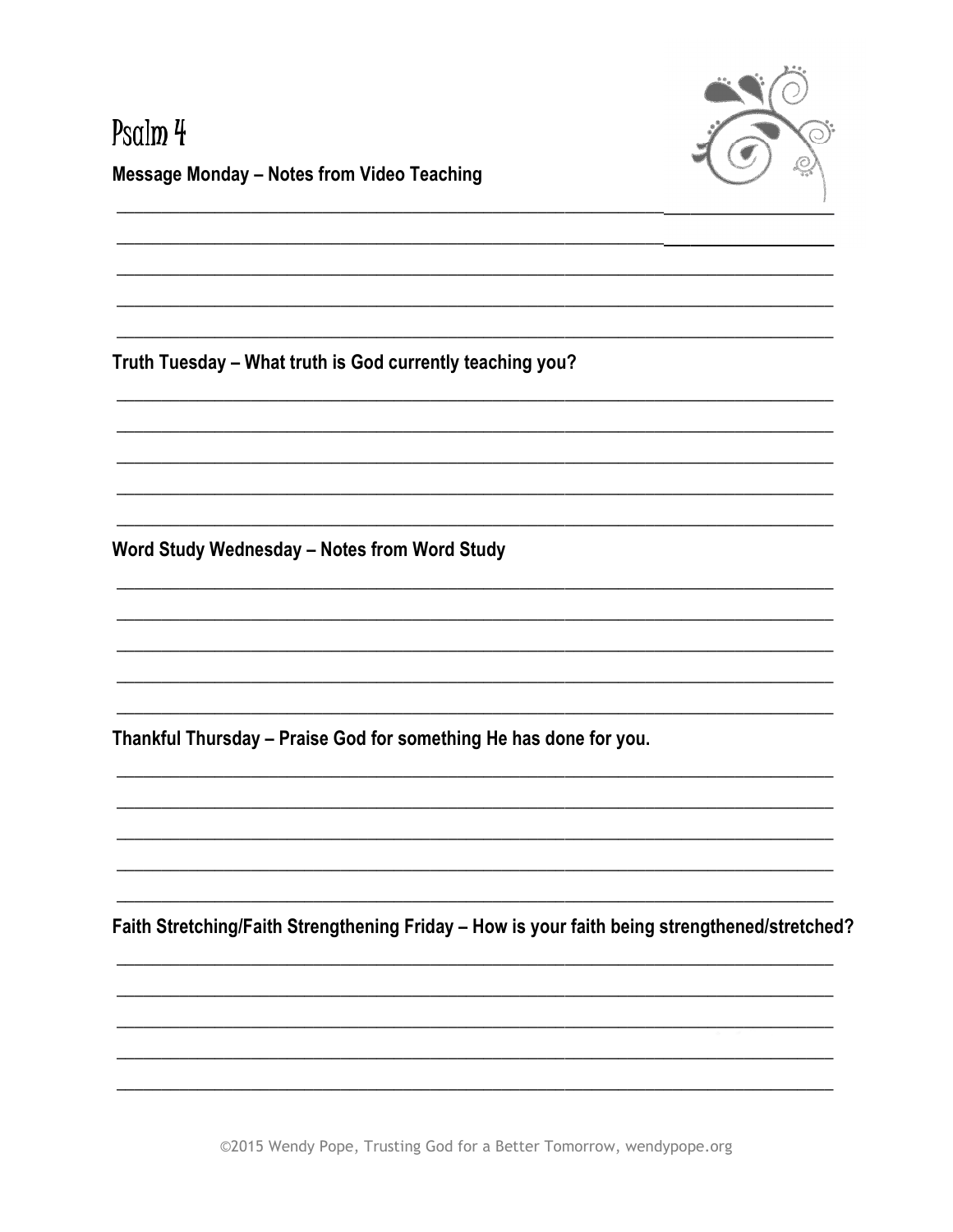

# Psalm<sub>5</sub> **Message Monday - Notes from Video Teaching**

Truth Tuesday - What truth is God currently teaching you?

Word Study Wednesday - Notes from Word Study

Thankful Thursday - Praise God for something He has done for you.

Faith Stretching/Faith Strengthening Friday - How is your faith being strengthened/stretched?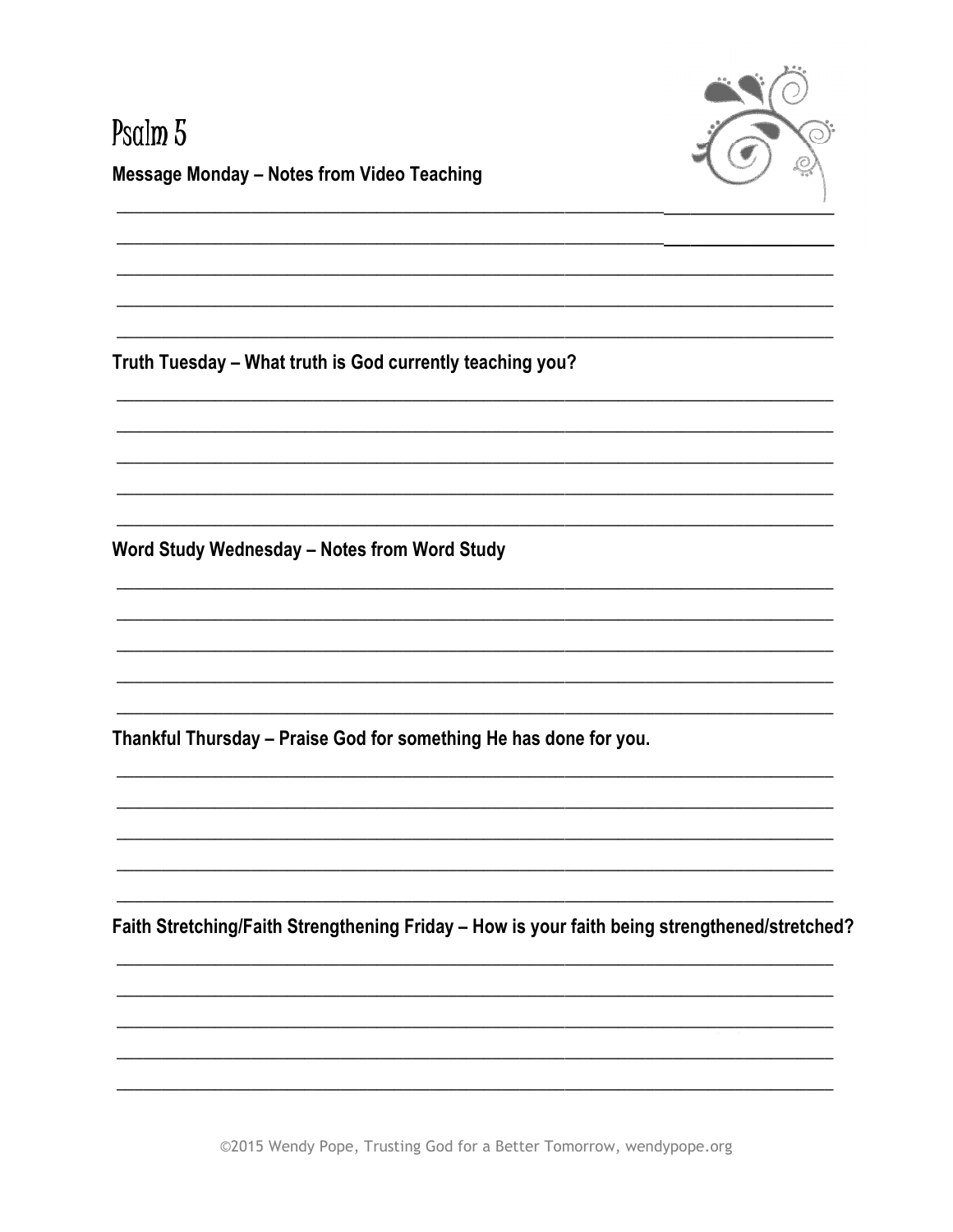

#### Psalm<sub>6</sub> **Message Monday - Notes from Video Teaching**

Truth Tuesday - What truth is God currently teaching you?

Word Study Wednesday - Notes from Word Study

Thankful Thursday - Praise God for something He has done for you.

Faith Stretching/Faith Strengthening Friday - How is your faith being strengthened/stretched?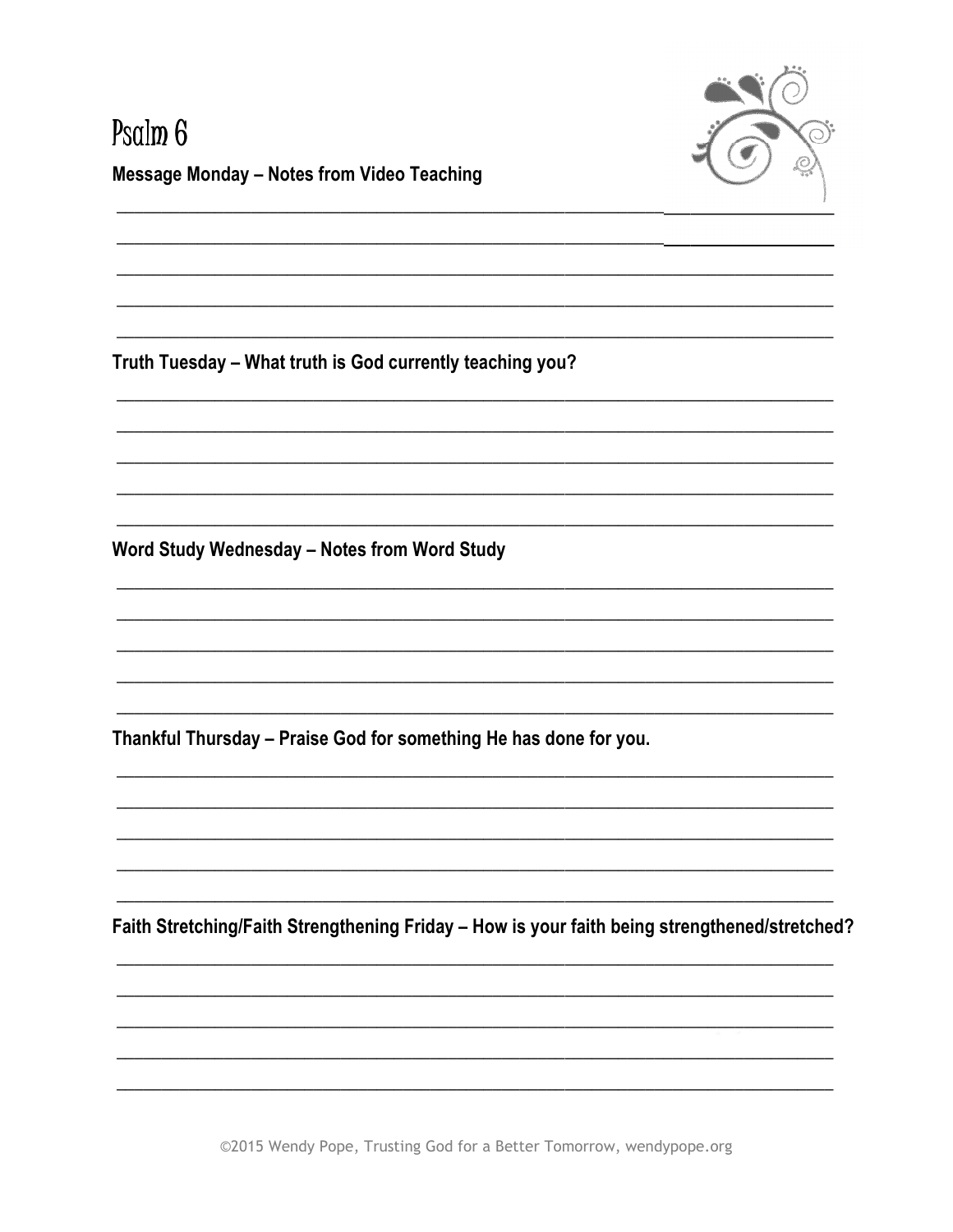

# Psalm<sub>7</sub> **Message Monday - Notes from Video Teaching**

Truth Tuesday - What truth is God currently teaching you?

Word Study Wednesday - Notes from Word Study

Thankful Thursday - Praise God for something He has done for you.

Faith Stretching/Faith Strengthening Friday - How is your faith being strengthened/stretched?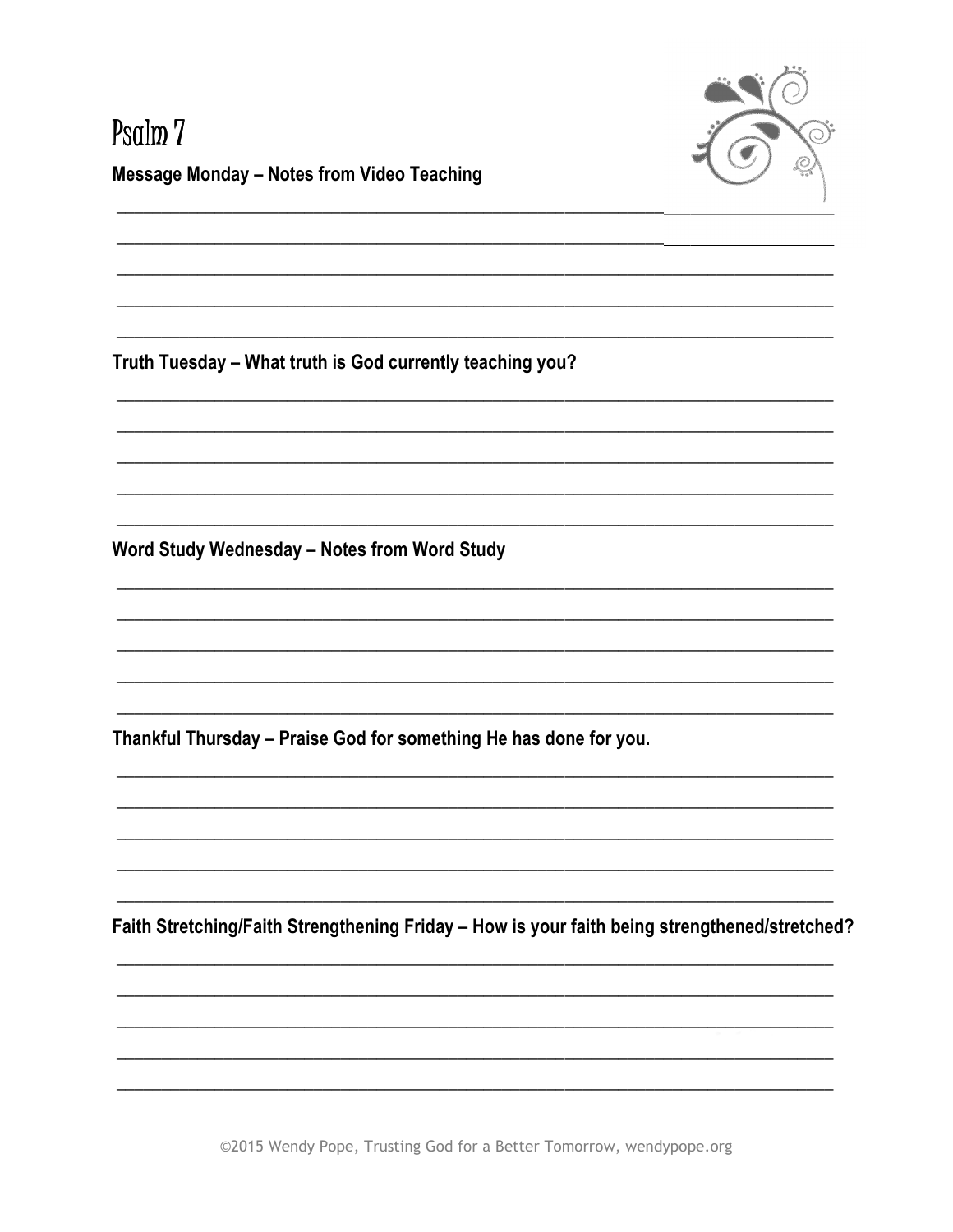

# Psalm<sub>8</sub> **Message Monday - Notes from Video Teaching**

Truth Tuesday - What truth is God currently teaching you?

Word Study Wednesday - Notes from Word Study

Thankful Thursday - Praise God for something He has done for you.

Faith Stretching/Faith Strengthening Friday - How is your faith being strengthened/stretched?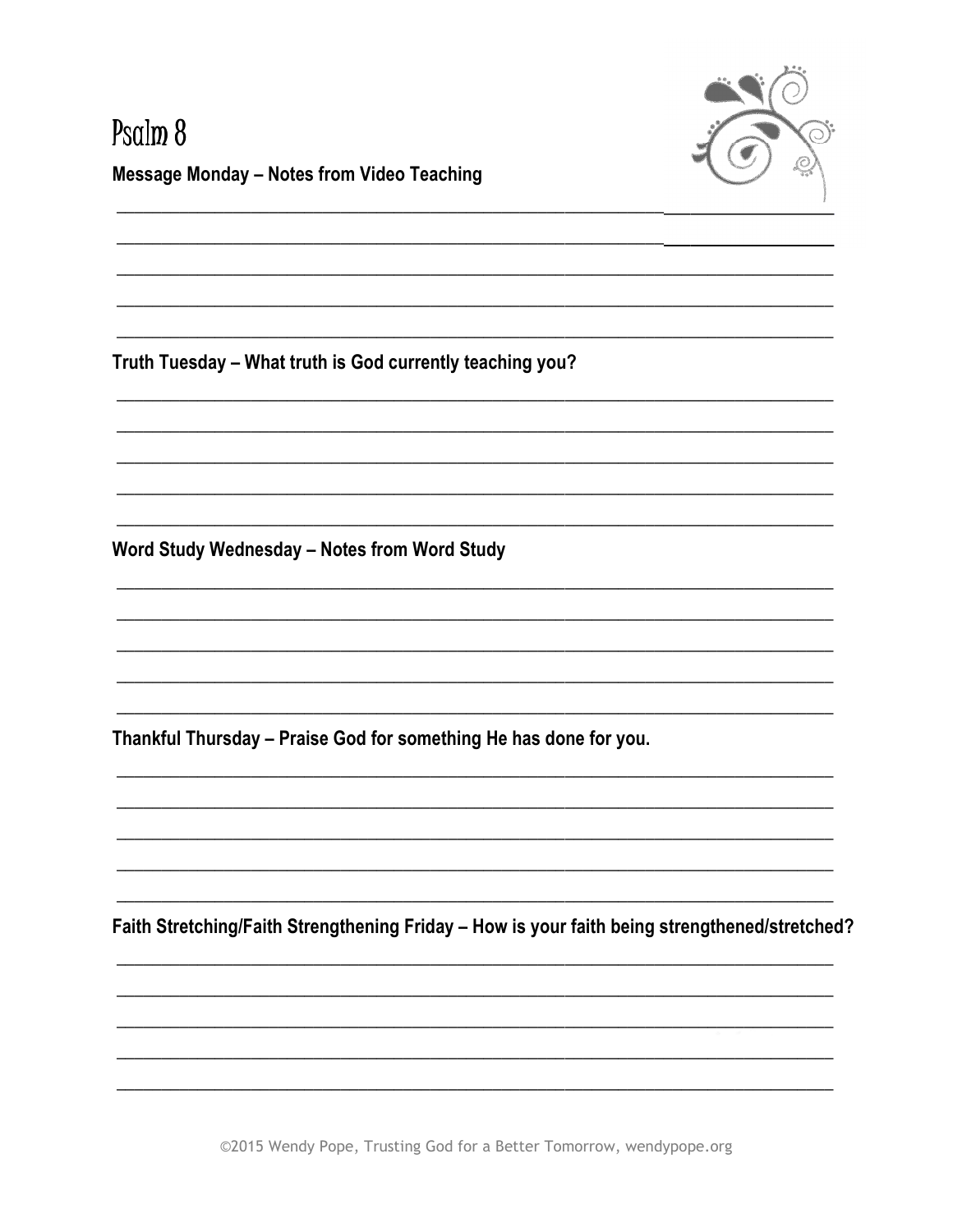



Truth Tuesday - What truth is God currently teaching you?

Word Study Wednesday - Notes from Word Study

Thankful Thursday - Praise God for something He has done for you.

Faith Stretching/Faith Strengthening Friday - How is your faith being strengthened/stretched?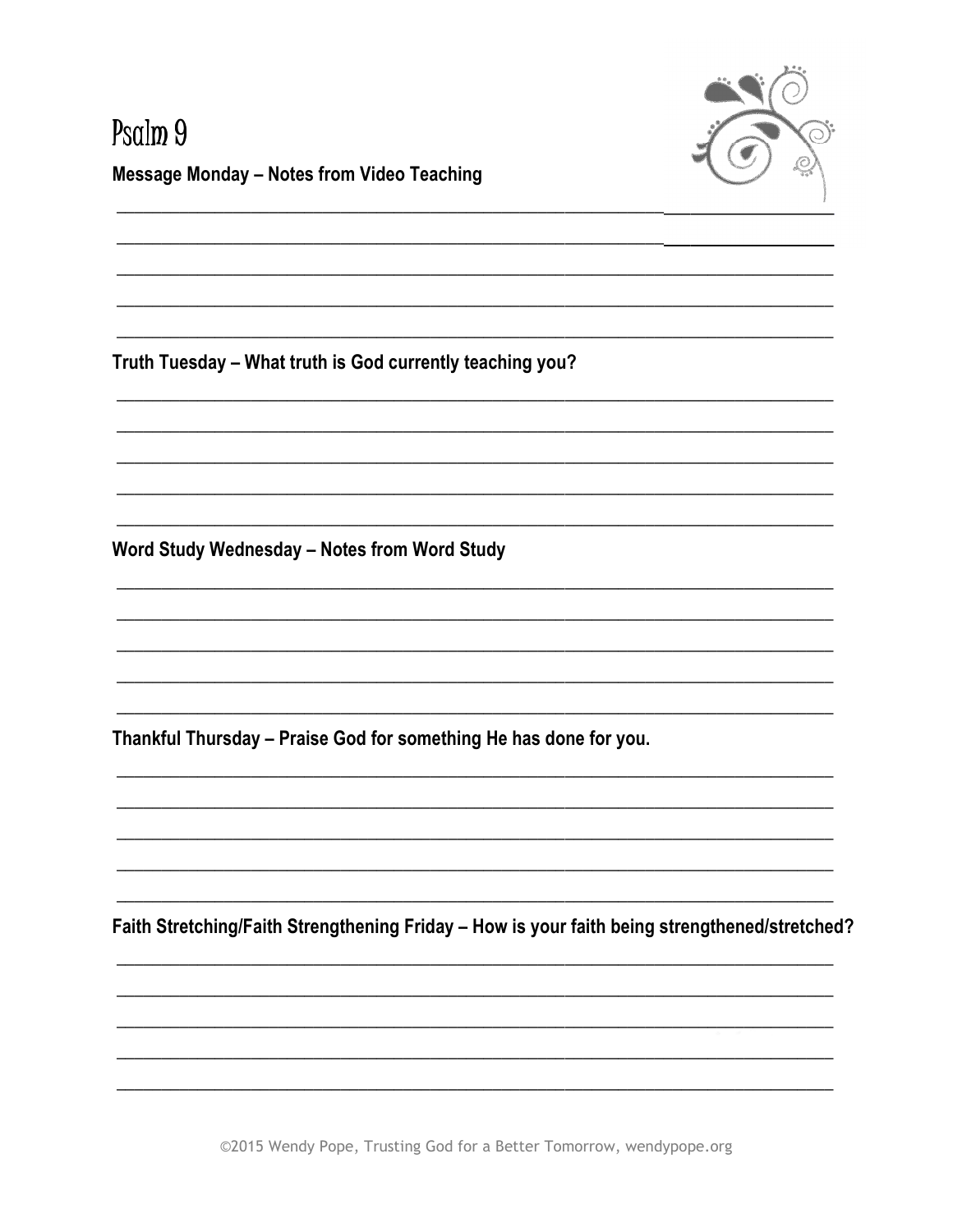

# Psalm 10 **Message Monday - Notes from Video Teaching**

Truth Tuesday - What truth is God currently teaching you?

Word Study Wednesday - Notes from Word Study

Thankful Thursday - Praise God for something He has done for you.

Faith Stretching/Faith Strengthening Friday - How is your faith being strengthened/stretched?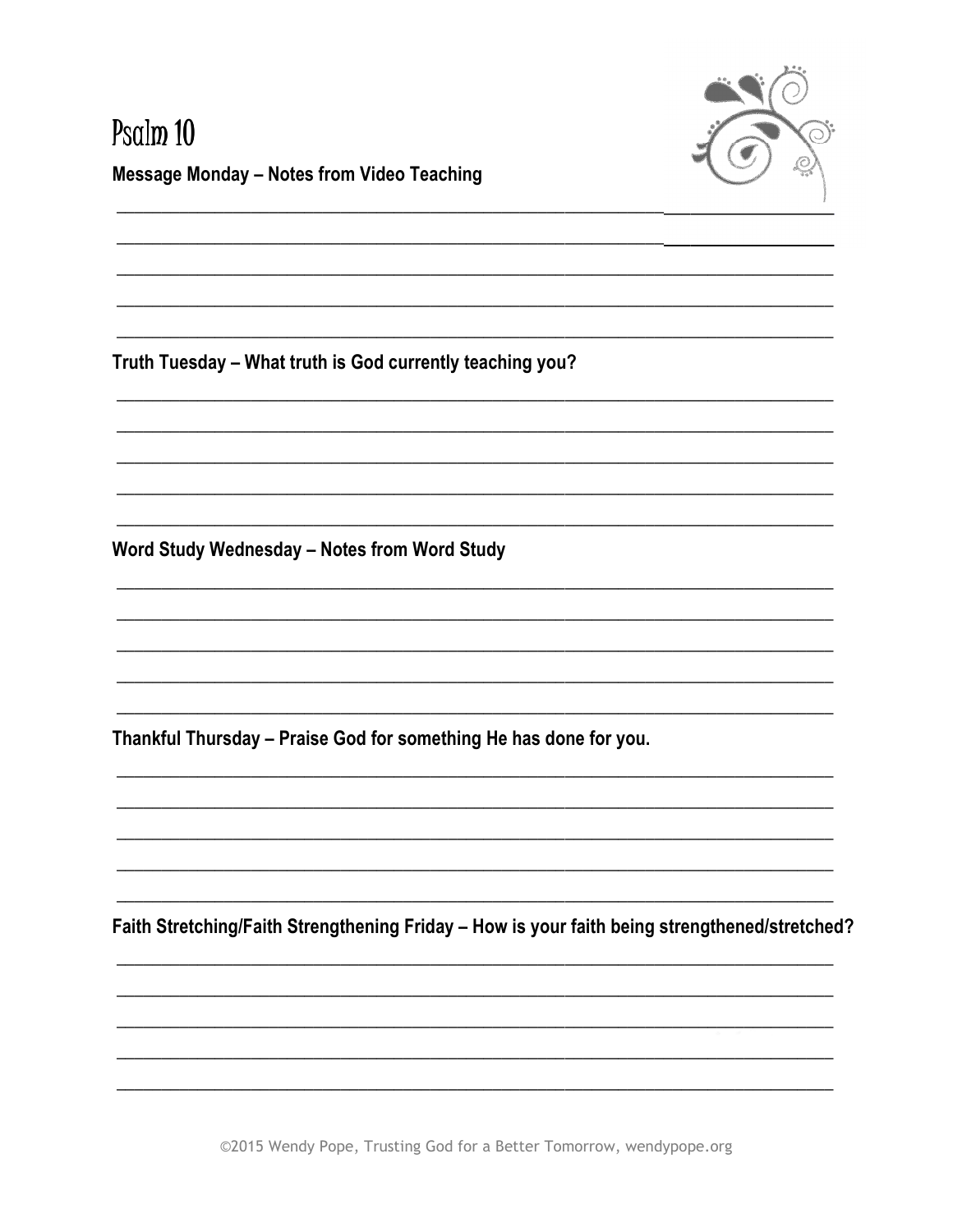

#### Psalm 11 **Message Monday - Notes from Video Teaching**

Truth Tuesday - What truth is God currently teaching you?

Word Study Wednesday - Notes from Word Study

Thankful Thursday - Praise God for something He has done for you.

Faith Stretching/Faith Strengthening Friday - How is your faith being strengthened/stretched?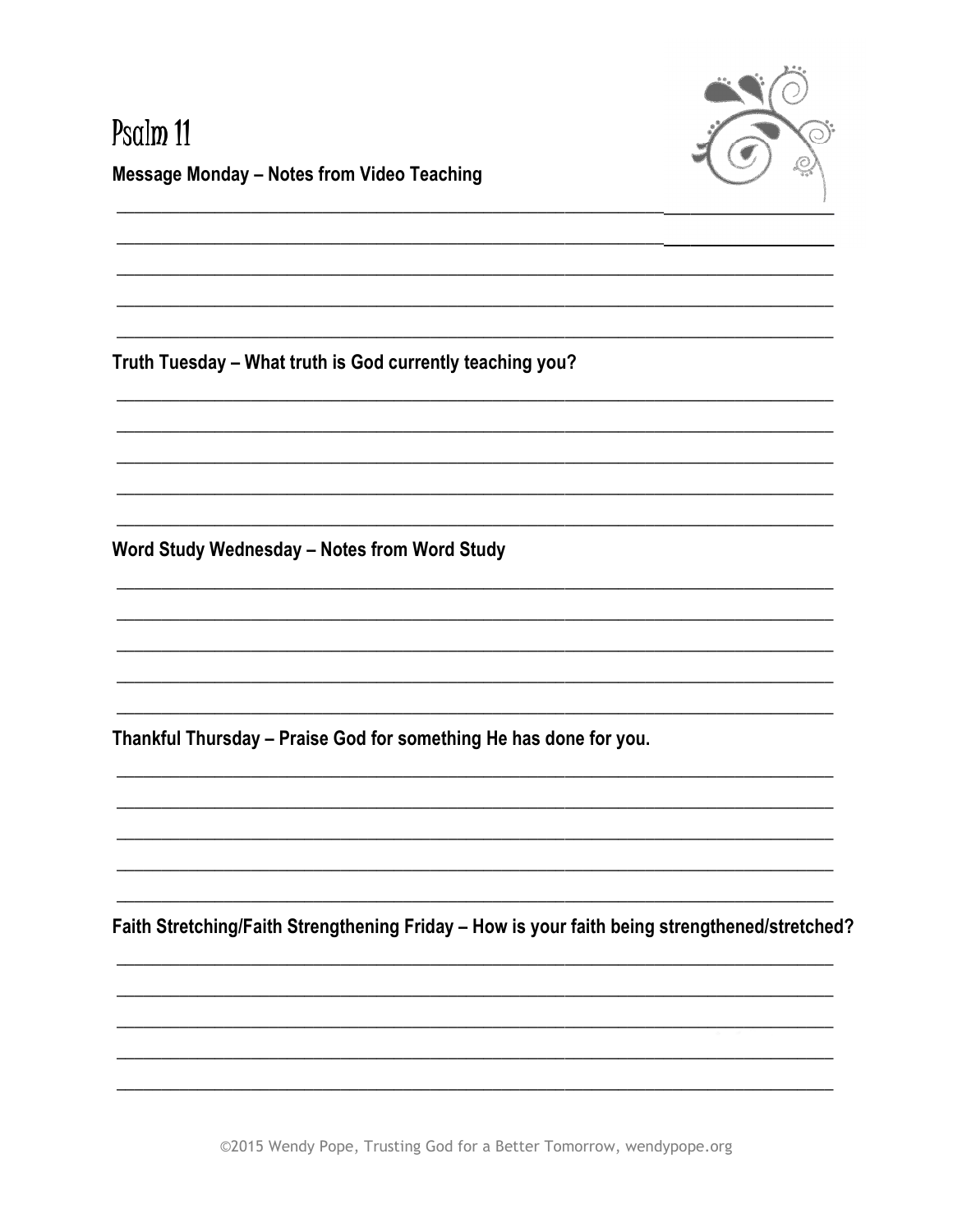

# Psalm 12 **Message Monday - Notes from Video Teaching**

Truth Tuesday - What truth is God currently teaching you?

Word Study Wednesday - Notes from Word Study

Thankful Thursday - Praise God for something He has done for you.

Faith Stretching/Faith Strengthening Friday - How is your faith being strengthened/stretched?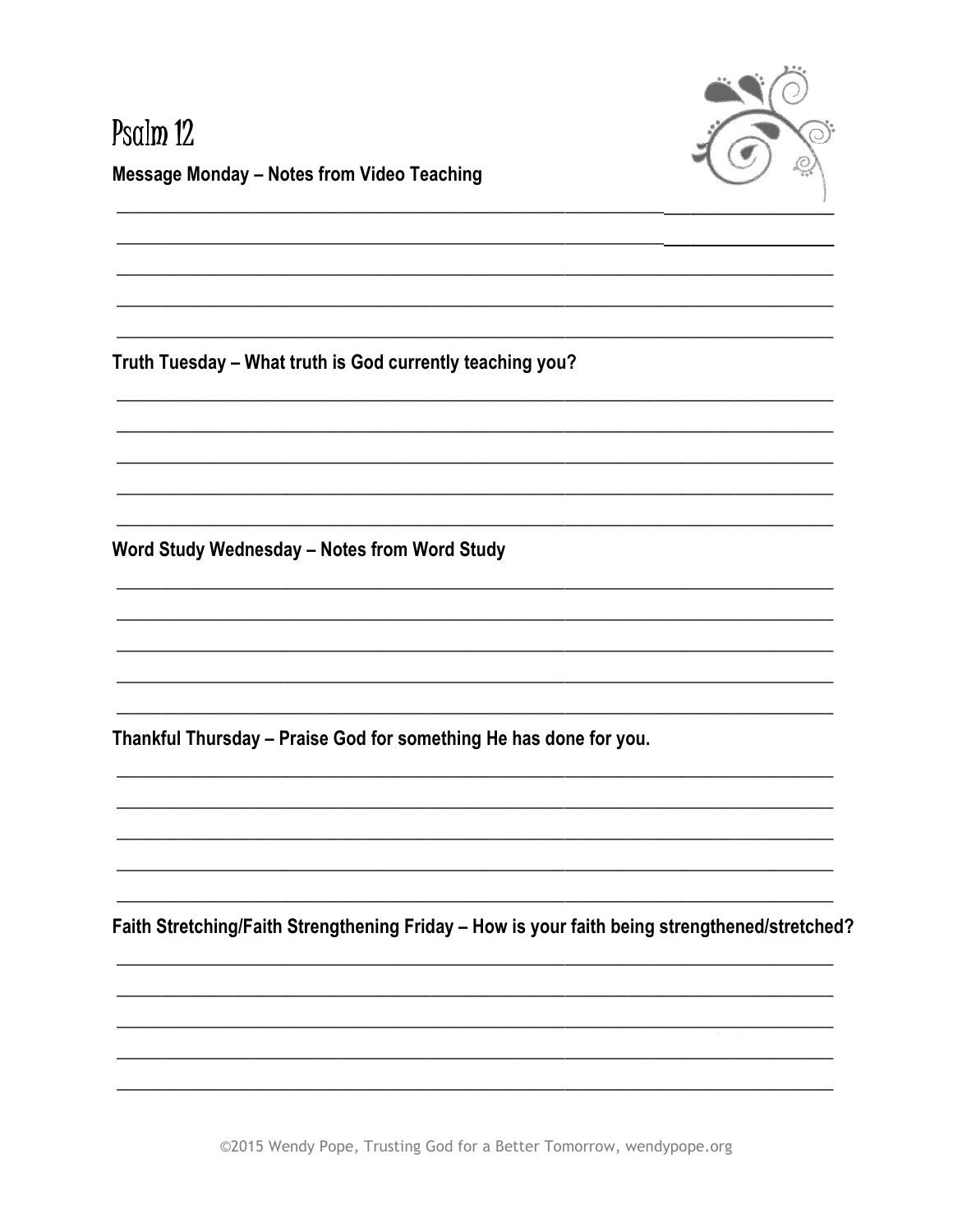

#### Psalm 13 **Message Monday - Notes from Video Teaching**

Truth Tuesday - What truth is God currently teaching you?

Word Study Wednesday - Notes from Word Study

Thankful Thursday - Praise God for something He has done for you.

Faith Stretching/Faith Strengthening Friday - How is your faith being strengthened/stretched?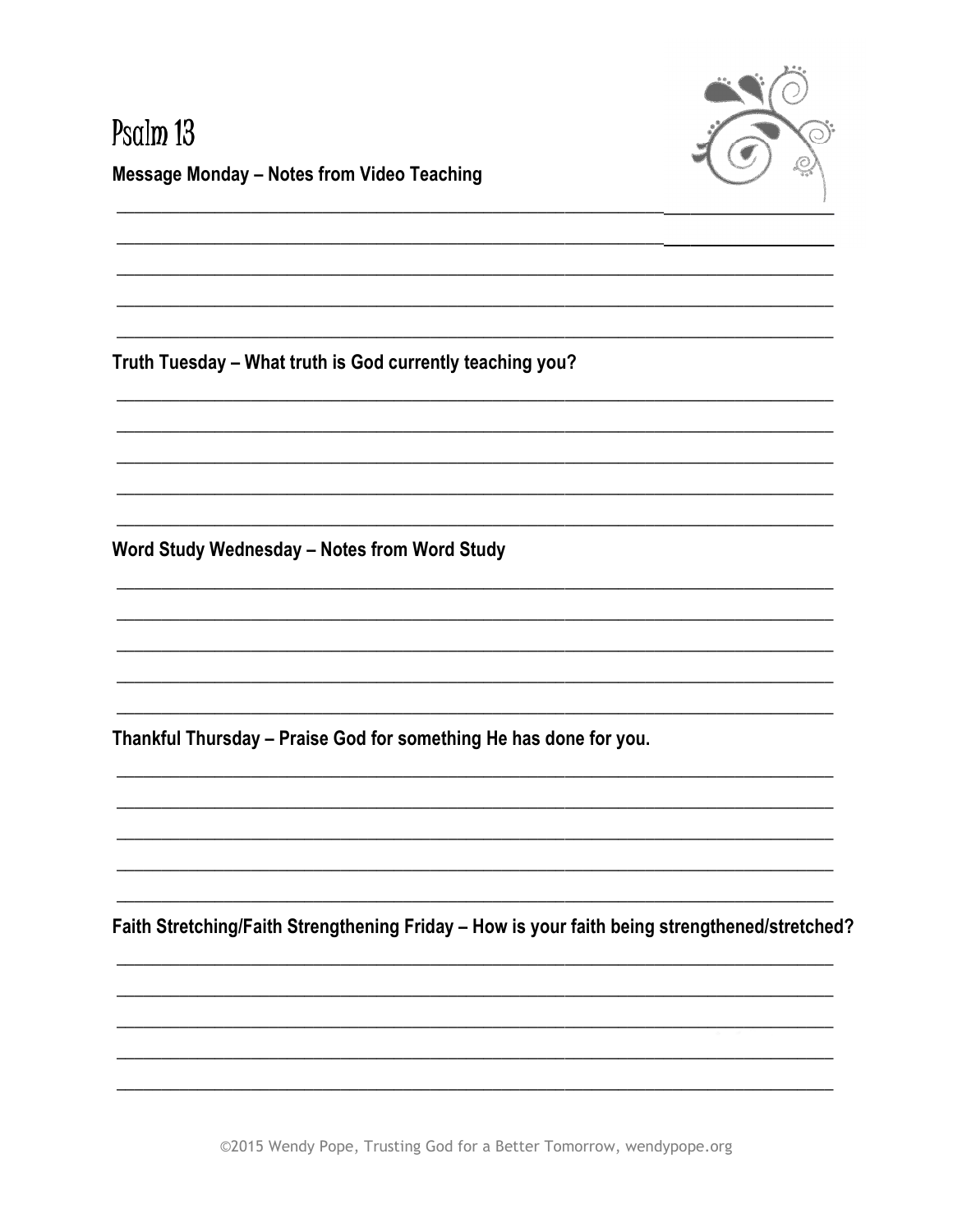

# Psalm 14 **Message Monday - Notes from Video Teaching**

Truth Tuesday - What truth is God currently teaching you?

Word Study Wednesday - Notes from Word Study

Thankful Thursday - Praise God for something He has done for you.

Faith Stretching/Faith Strengthening Friday - How is your faith being strengthened/stretched?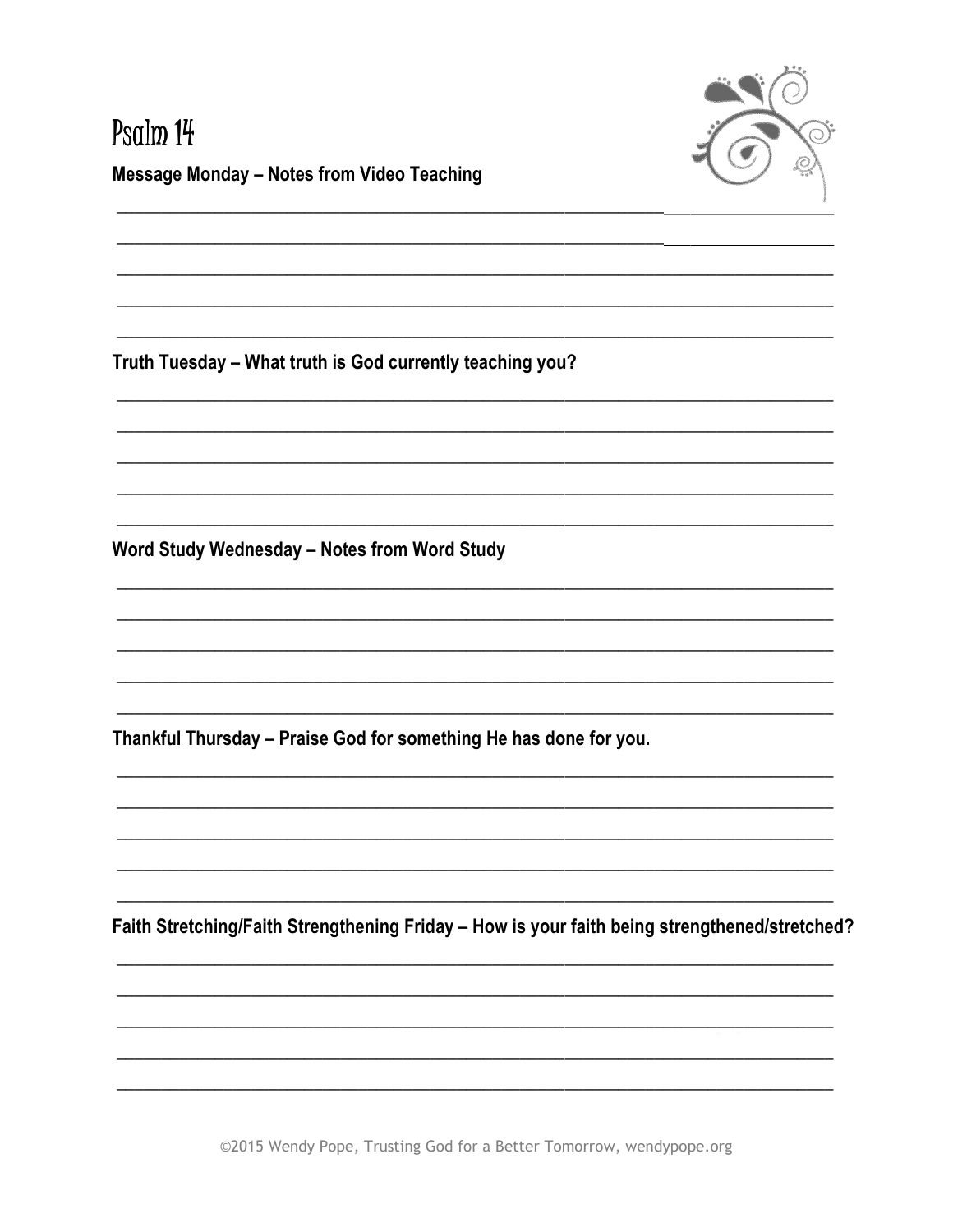

#### Psalm 15 **Message Monday - Notes from Video Teaching**

Truth Tuesday - What truth is God currently teaching you?

Word Study Wednesday - Notes from Word Study

Thankful Thursday - Praise God for something He has done for you.

Faith Stretching/Faith Strengthening Friday - How is your faith being strengthened/stretched?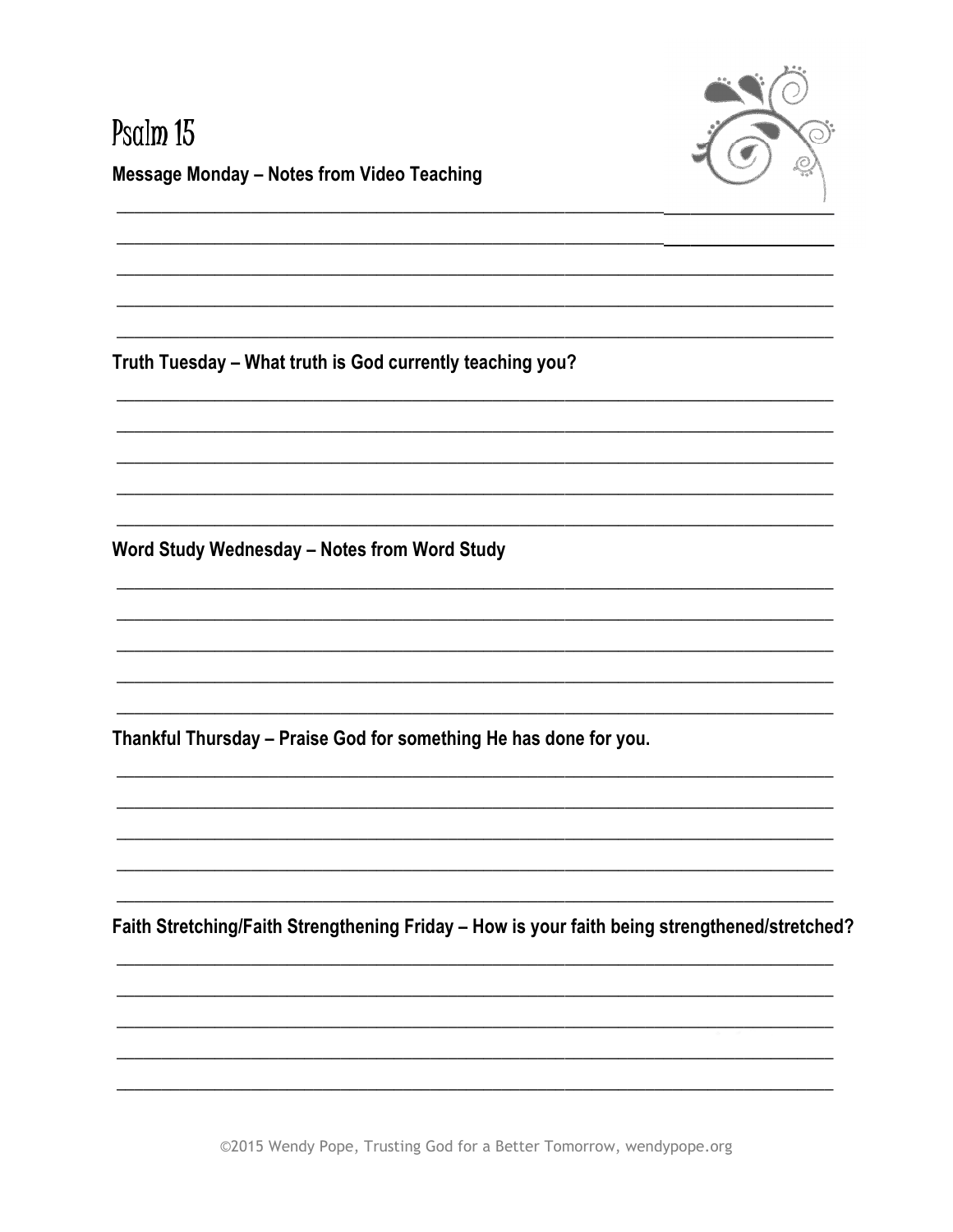

#### Psalm 16 **Message Monday - Notes from Video Teaching**

Truth Tuesday - What truth is God currently teaching you?

Word Study Wednesday - Notes from Word Study

Thankful Thursday - Praise God for something He has done for you.

Faith Stretching/Faith Strengthening Friday - How is your faith being strengthened/stretched?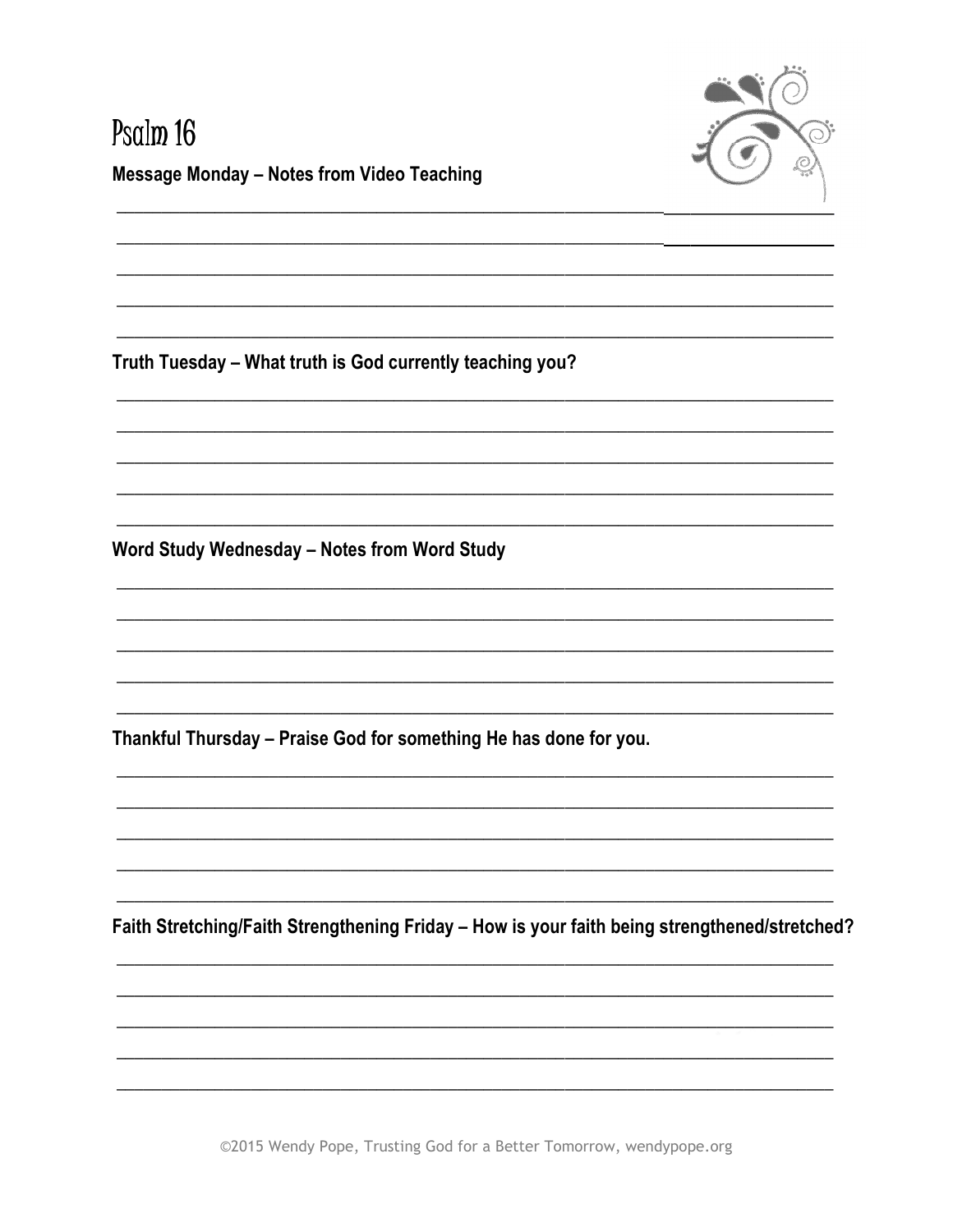

# Psalm 17 **Message Monday - Notes from Video Teaching**

Truth Tuesday - What truth is God currently teaching you?

Word Study Wednesday - Notes from Word Study

Thankful Thursday - Praise God for something He has done for you.

Faith Stretching/Faith Strengthening Friday - How is your faith being strengthened/stretched?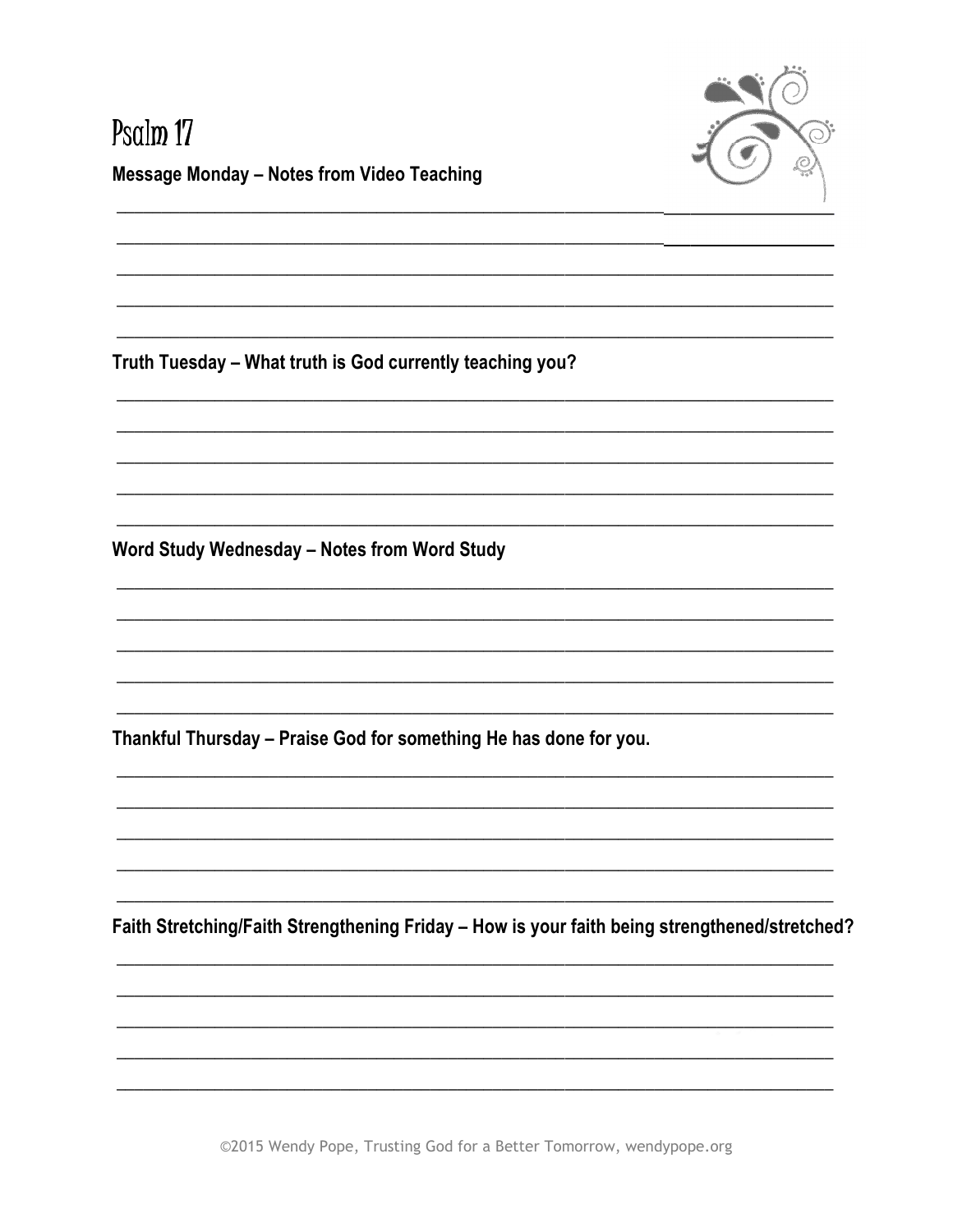

#### Psalm 18 **Message Monday - Notes from Video Teaching**

Truth Tuesday - What truth is God currently teaching you?

Word Study Wednesday - Notes from Word Study

Thankful Thursday - Praise God for something He has done for you.

Faith Stretching/Faith Strengthening Friday - How is your faith being strengthened/stretched?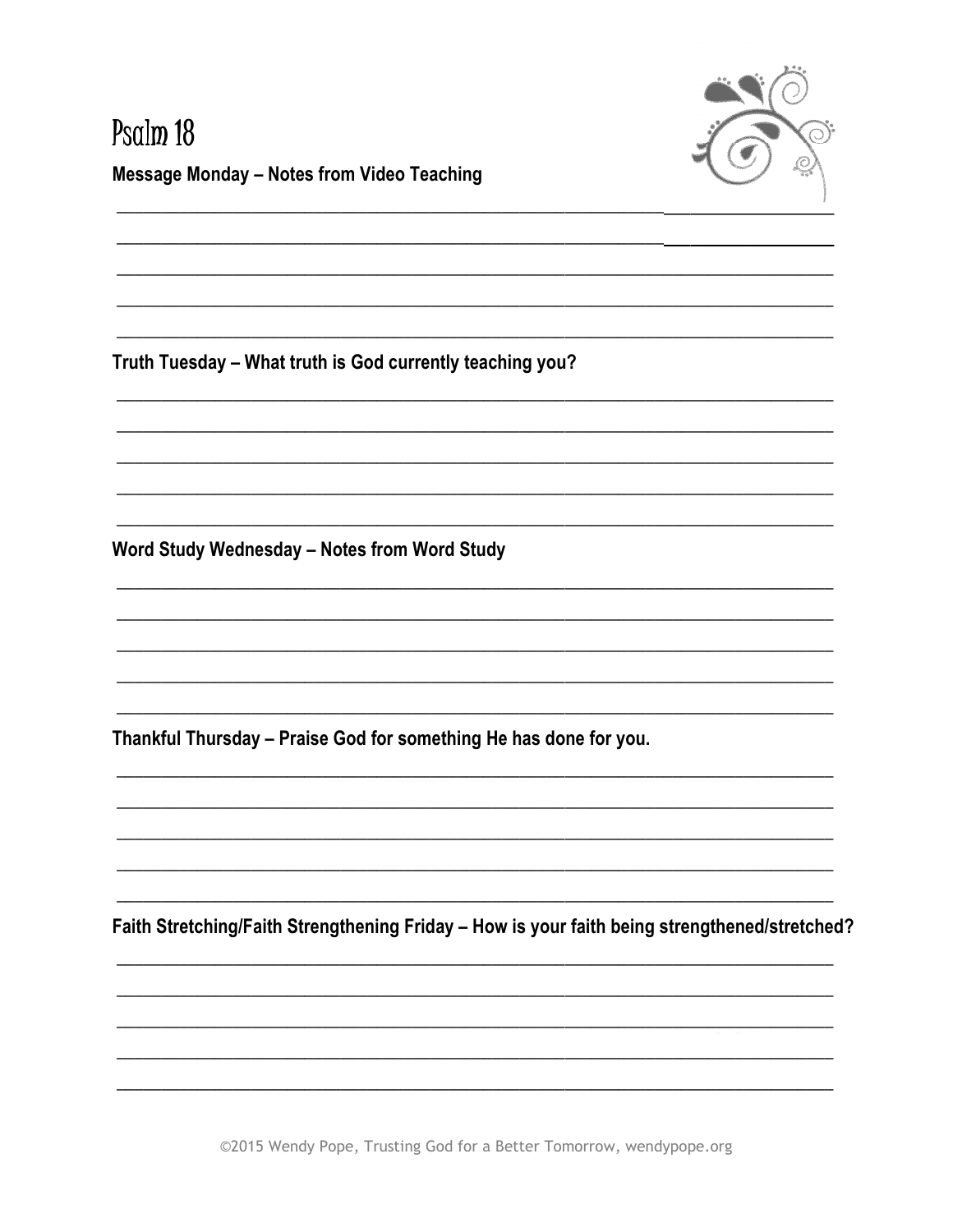

#### Psalm 19 **Message Monday - Notes from Video Teaching**

Truth Tuesday - What truth is God currently teaching you?

Word Study Wednesday - Notes from Word Study

Thankful Thursday - Praise God for something He has done for you.

Faith Stretching/Faith Strengthening Friday - How is your faith being strengthened/stretched?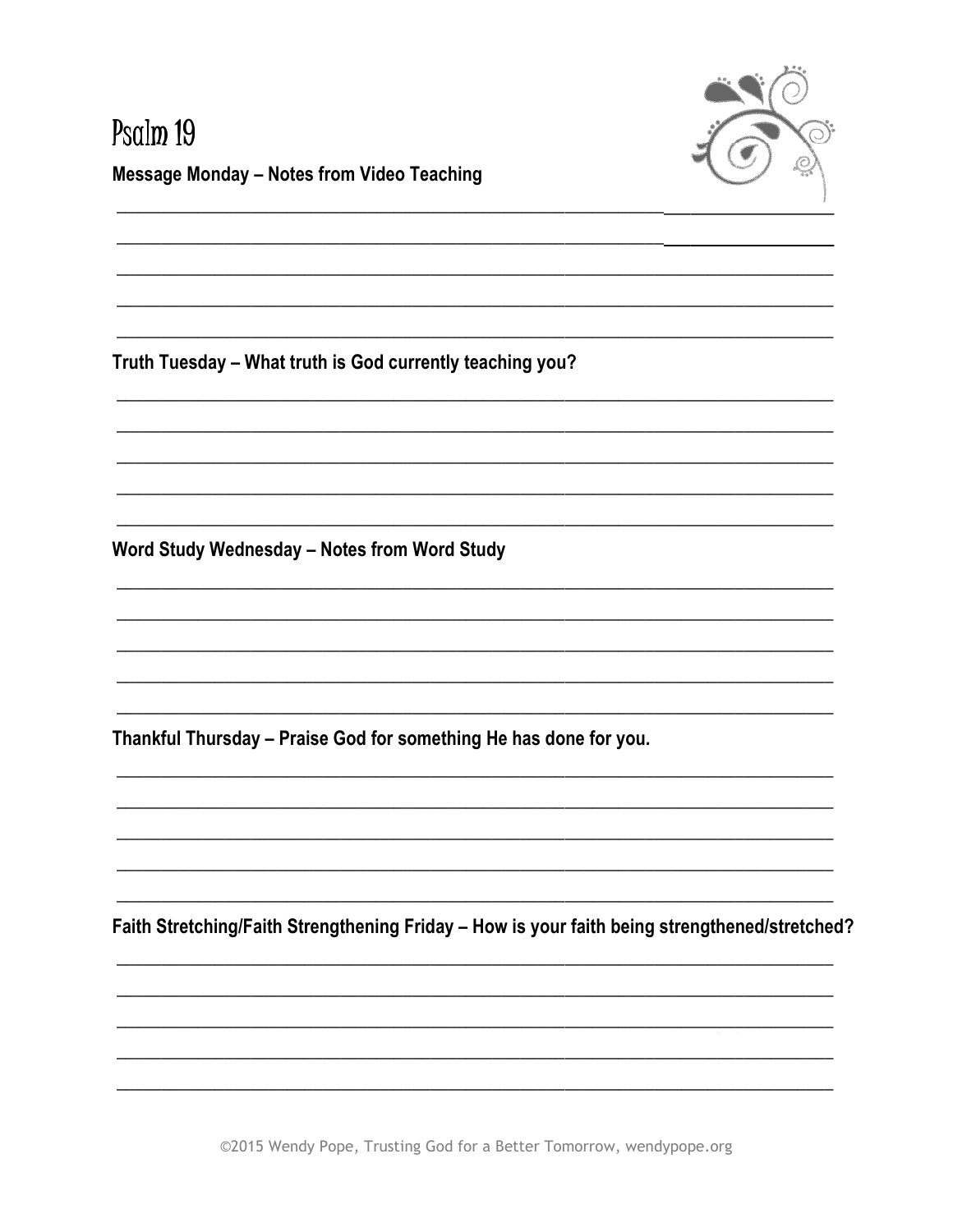

# Psalm 20 **Message Monday - Notes from Video Teaching**

Truth Tuesday - What truth is God currently teaching you?

Word Study Wednesday - Notes from Word Study

Thankful Thursday - Praise God for something He has done for you.

Faith Stretching/Faith Strengthening Friday - How is your faith being strengthened/stretched?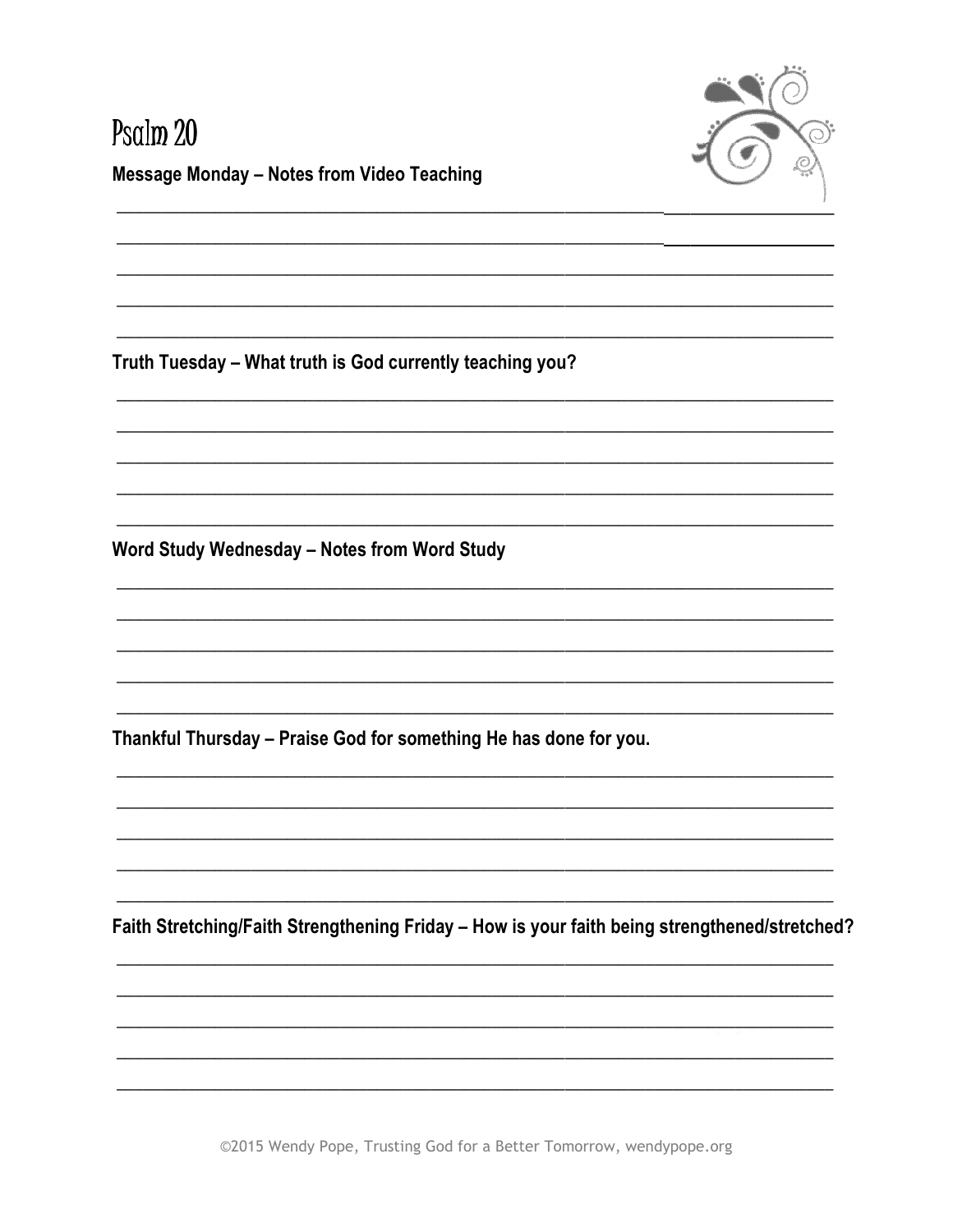

# Psalm 21 **Message Monday - Notes from Video Teaching**

Truth Tuesday - What truth is God currently teaching you?

Word Study Wednesday - Notes from Word Study

Thankful Thursday - Praise God for something He has done for you.

Faith Stretching/Faith Strengthening Friday - How is your faith being strengthened/stretched?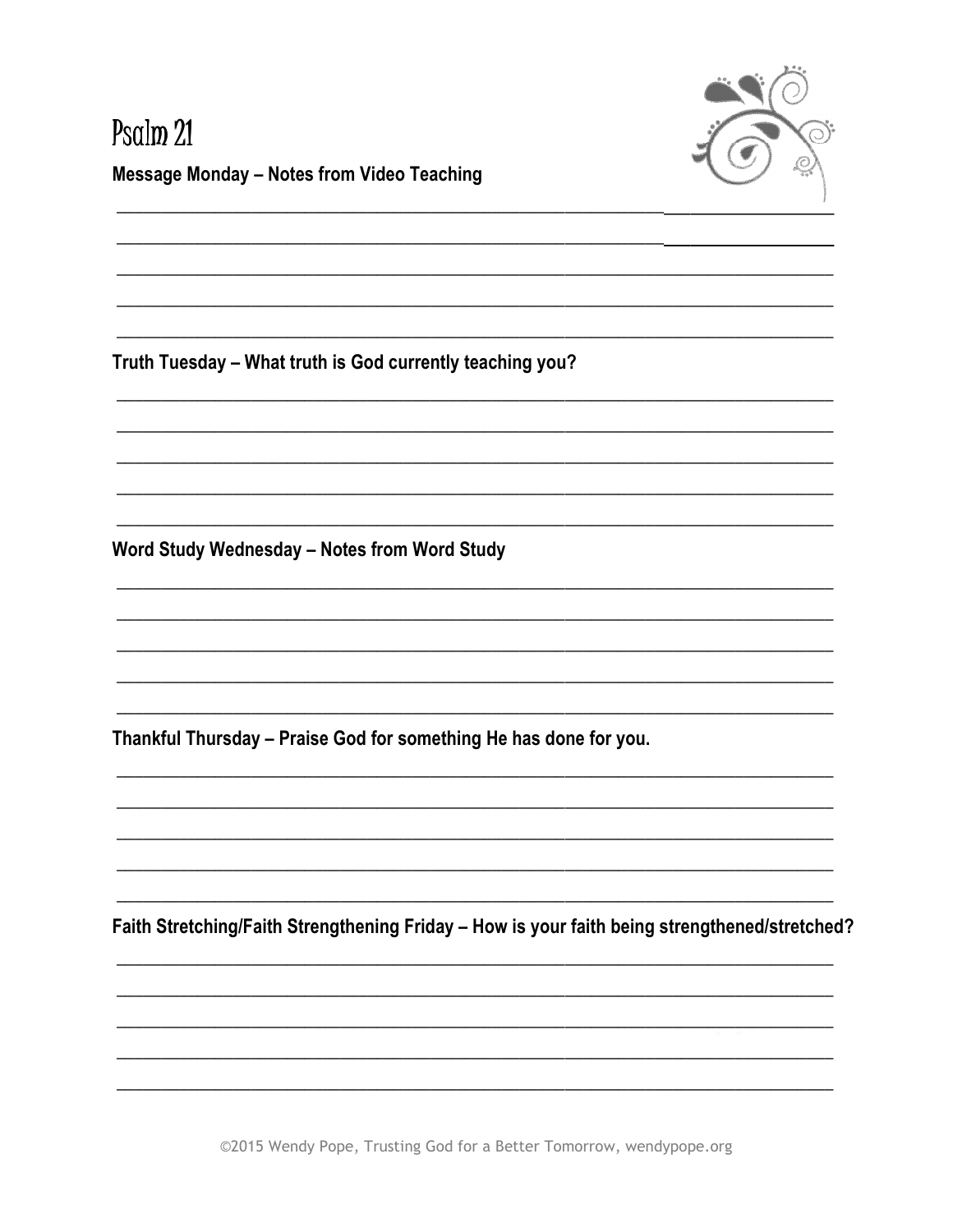

# Psalm 22 **Message Monday - Notes from Video Teaching**

Truth Tuesday - What truth is God currently teaching you?

Word Study Wednesday - Notes from Word Study

Thankful Thursday - Praise God for something He has done for you.

Faith Stretching/Faith Strengthening Friday - How is your faith being strengthened/stretched?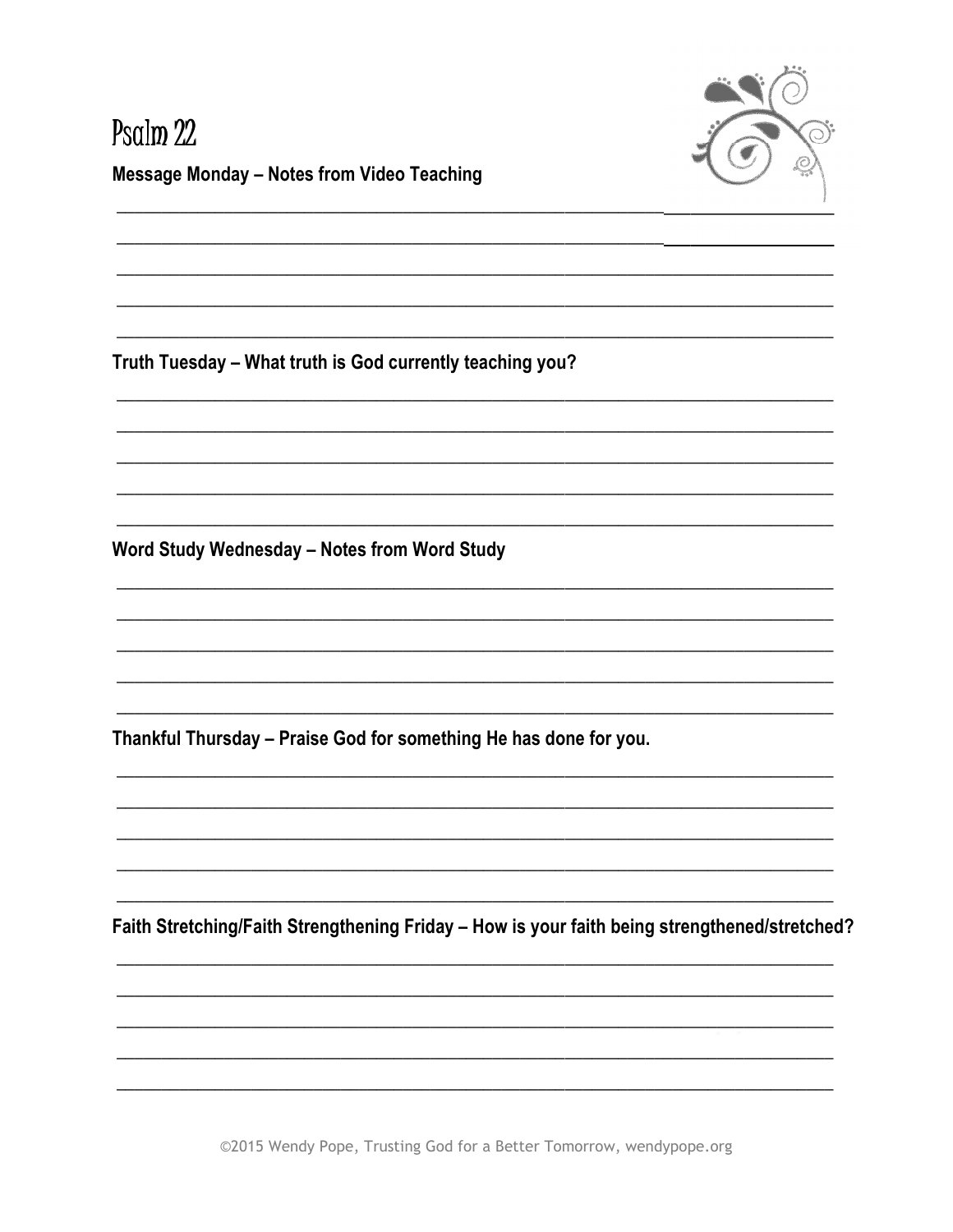

# Psalm 23 **Message Monday - Notes from Video Teaching**

Truth Tuesday - What truth is God currently teaching you?

Word Study Wednesday - Notes from Word Study

Thankful Thursday - Praise God for something He has done for you.

Faith Stretching/Faith Strengthening Friday - How is your faith being strengthened/stretched?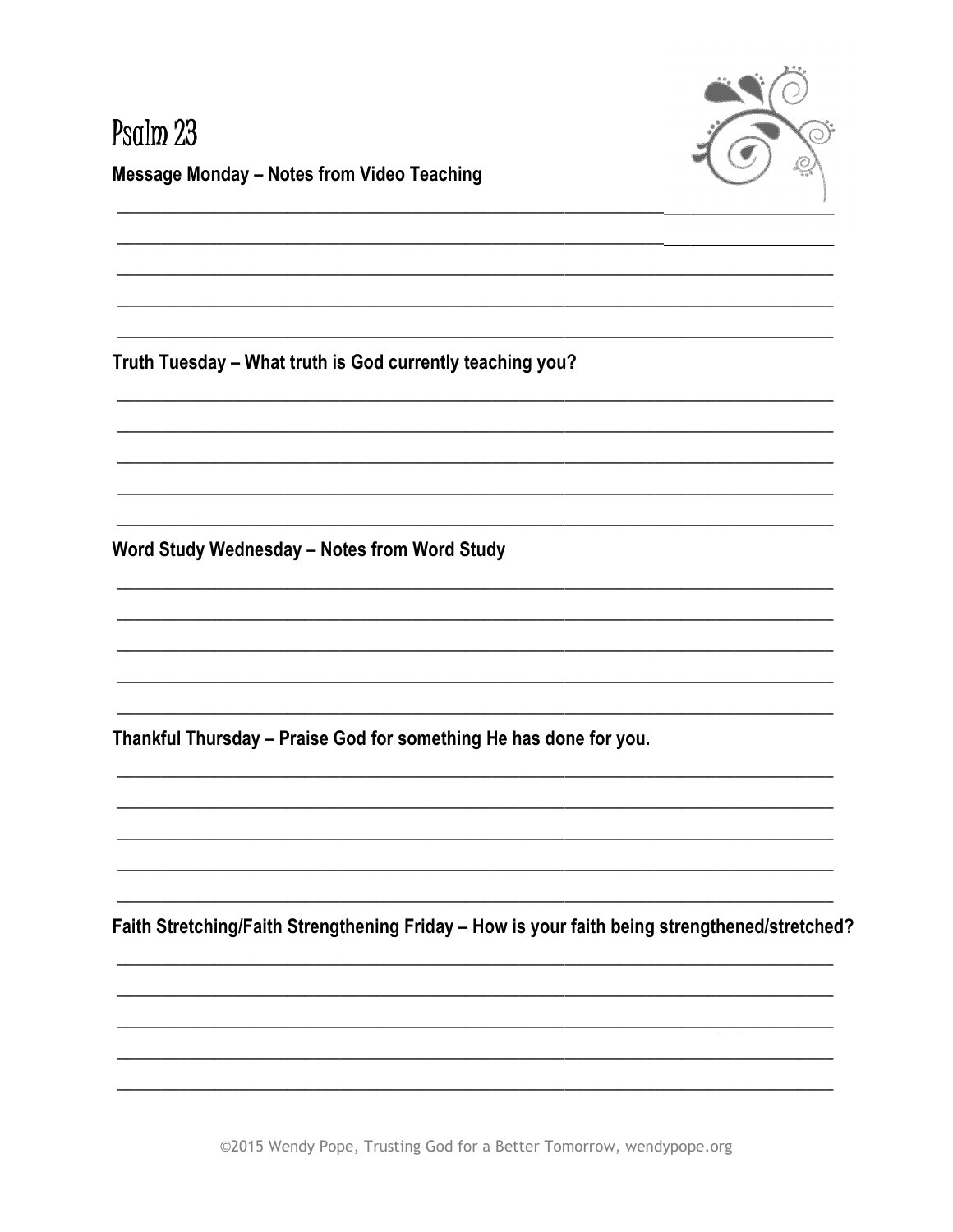

# Psalm 24 **Message Monday - Notes from Video Teaching**

Truth Tuesday - What truth is God currently teaching you?

Word Study Wednesday - Notes from Word Study

Thankful Thursday - Praise God for something He has done for you.

Faith Stretching/Faith Strengthening Friday - How is your faith being strengthened/stretched?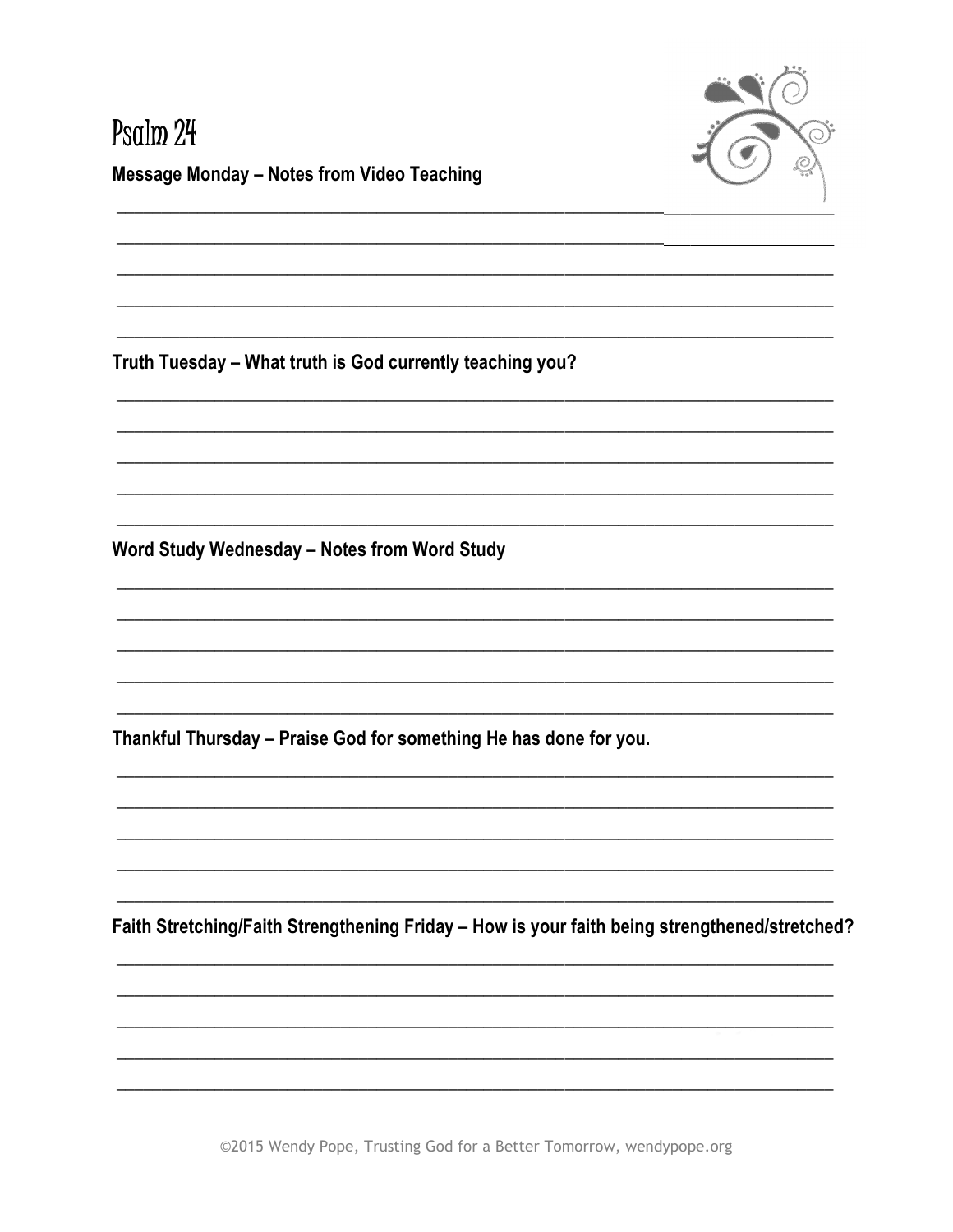

# Psalm 25 **Message Monday - Notes from Video Teaching**

Truth Tuesday - What truth is God currently teaching you?

Word Study Wednesday - Notes from Word Study

Thankful Thursday - Praise God for something He has done for you.

Faith Stretching/Faith Strengthening Friday - How is your faith being strengthened/stretched?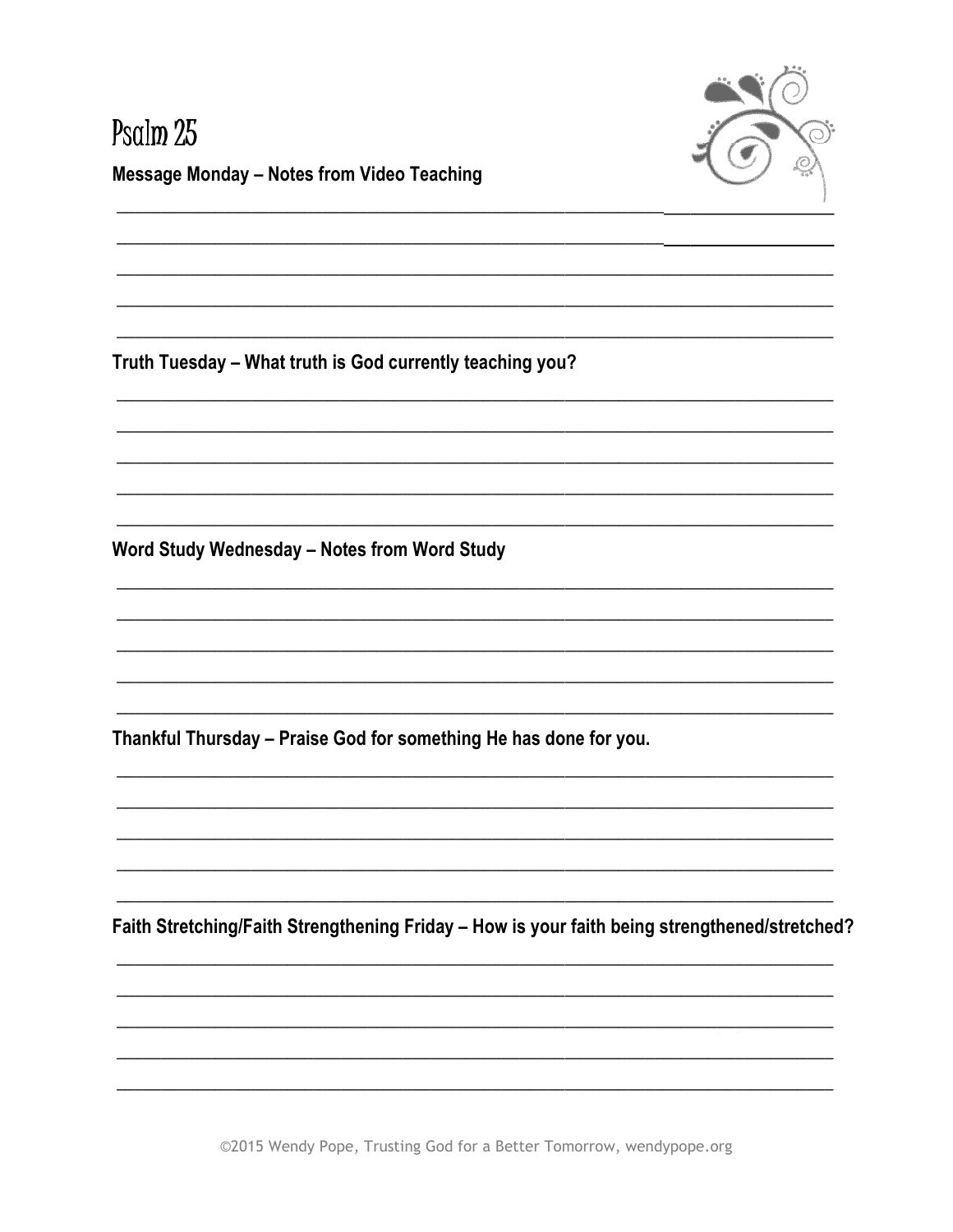

# Psalm 26 **Message Monday - Notes from Video Teaching**

Truth Tuesday - What truth is God currently teaching you?

Word Study Wednesday - Notes from Word Study

Thankful Thursday - Praise God for something He has done for you.

Faith Stretching/Faith Strengthening Friday - How is your faith being strengthened/stretched?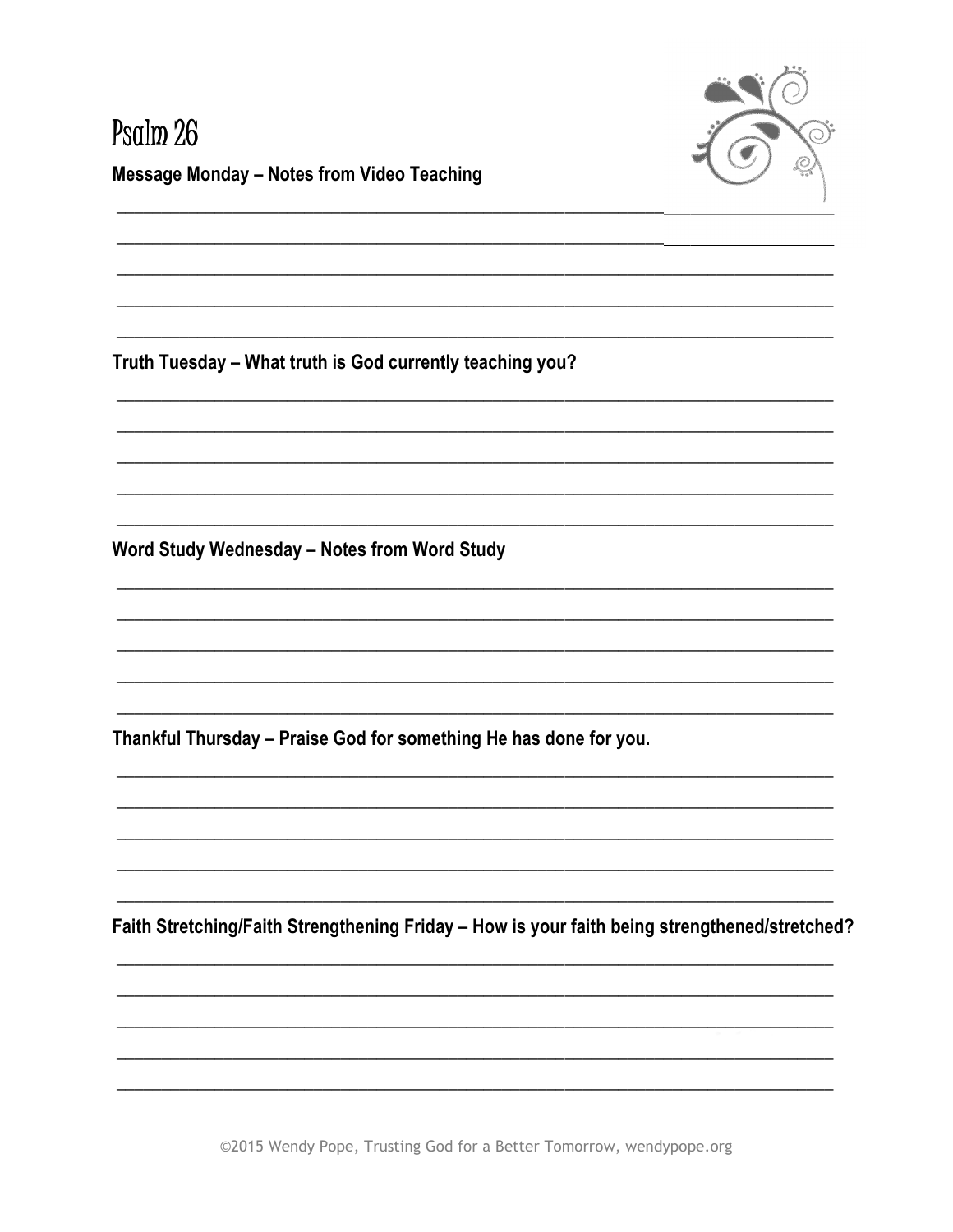

# Psalm 27 **Message Monday - Notes from Video Teaching**

Truth Tuesday - What truth is God currently teaching you?

Word Study Wednesday - Notes from Word Study

Thankful Thursday - Praise God for something He has done for you.

Faith Stretching/Faith Strengthening Friday - How is your faith being strengthened/stretched?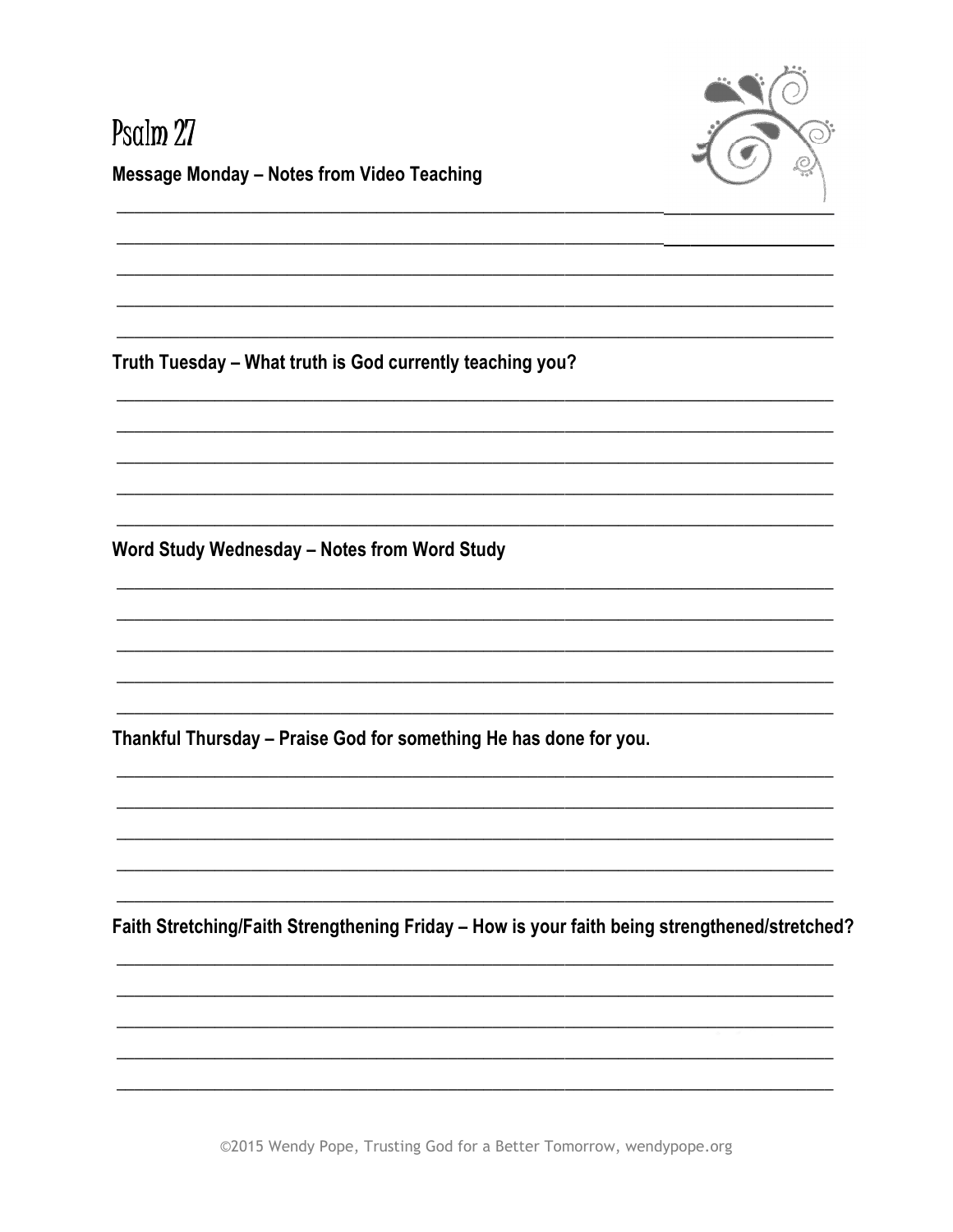

# Psalm 28 **Message Monday - Notes from Video Teaching**

Truth Tuesday - What truth is God currently teaching you?

Word Study Wednesday - Notes from Word Study

Thankful Thursday - Praise God for something He has done for you.

Faith Stretching/Faith Strengthening Friday - How is your faith being strengthened/stretched?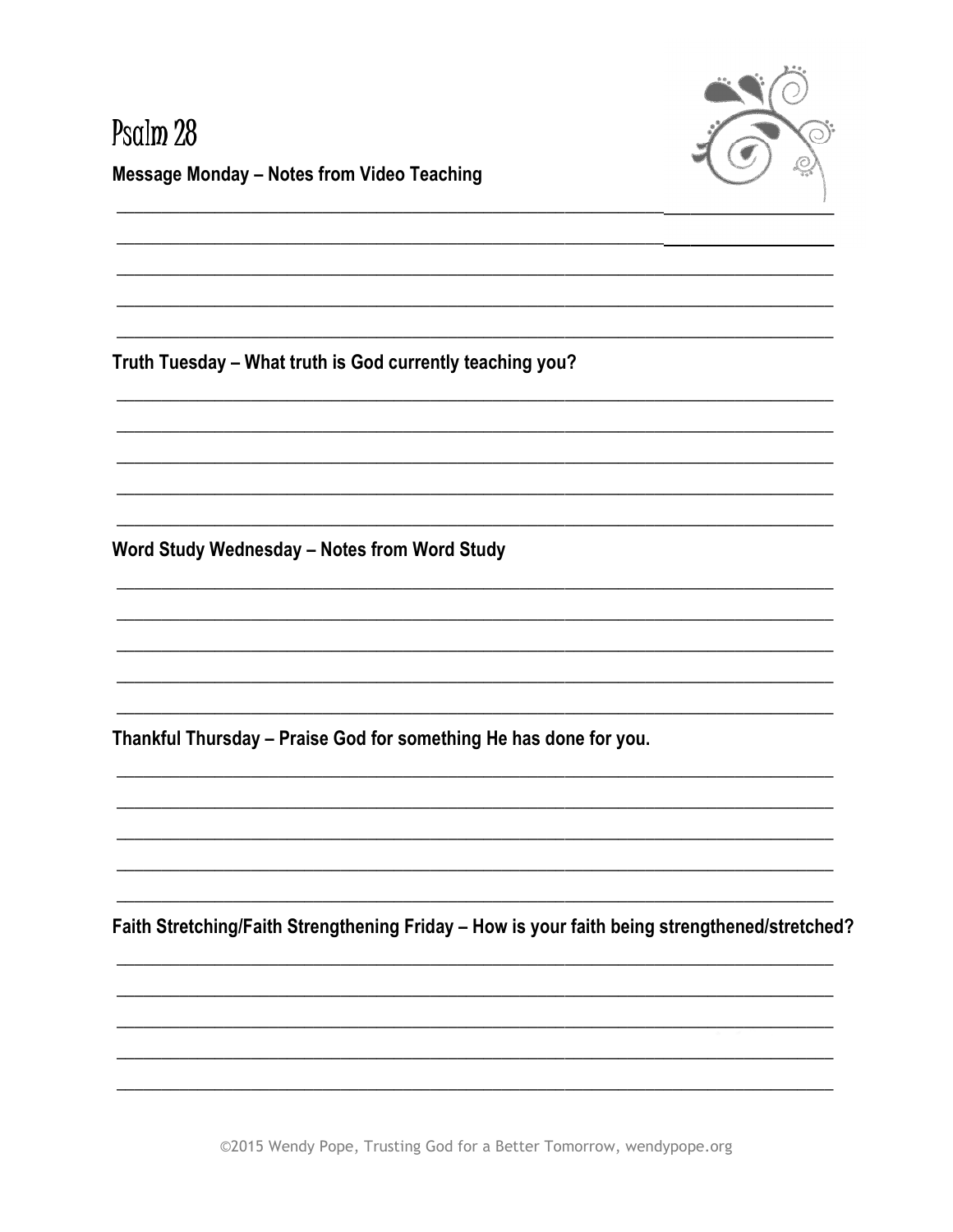

# Psalm 29 **Message Monday - Notes from Video Teaching**

Truth Tuesday - What truth is God currently teaching you?

Word Study Wednesday - Notes from Word Study

Thankful Thursday - Praise God for something He has done for you.

Faith Stretching/Faith Strengthening Friday - How is your faith being strengthened/stretched?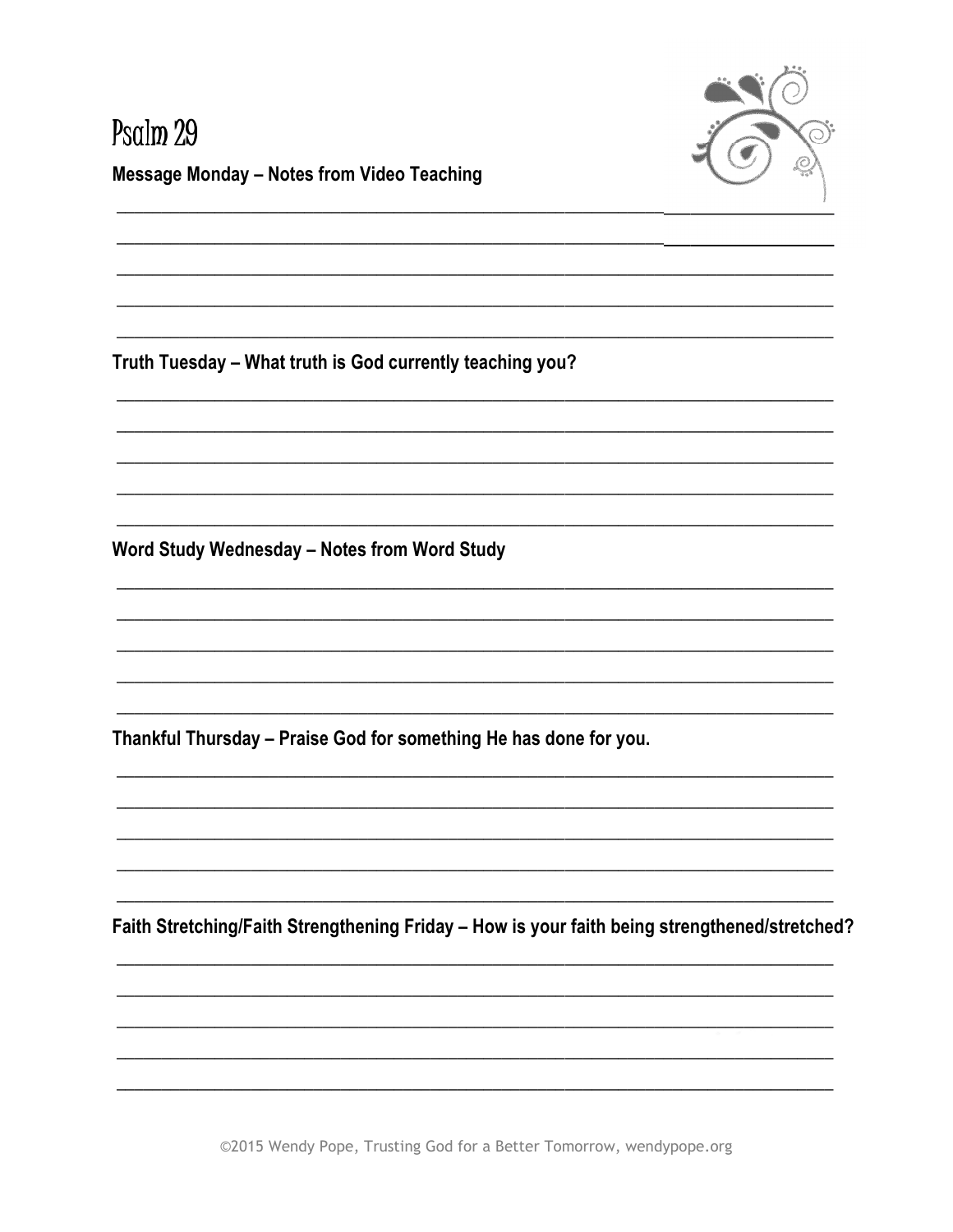

# Psalm 30 **Message Monday - Notes from Video Teaching**

Truth Tuesday - What truth is God currently teaching you?

Word Study Wednesday - Notes from Word Study

Thankful Thursday - Praise God for something He has done for you.

Faith Stretching/Faith Strengthening Friday - How is your faith being strengthened/stretched?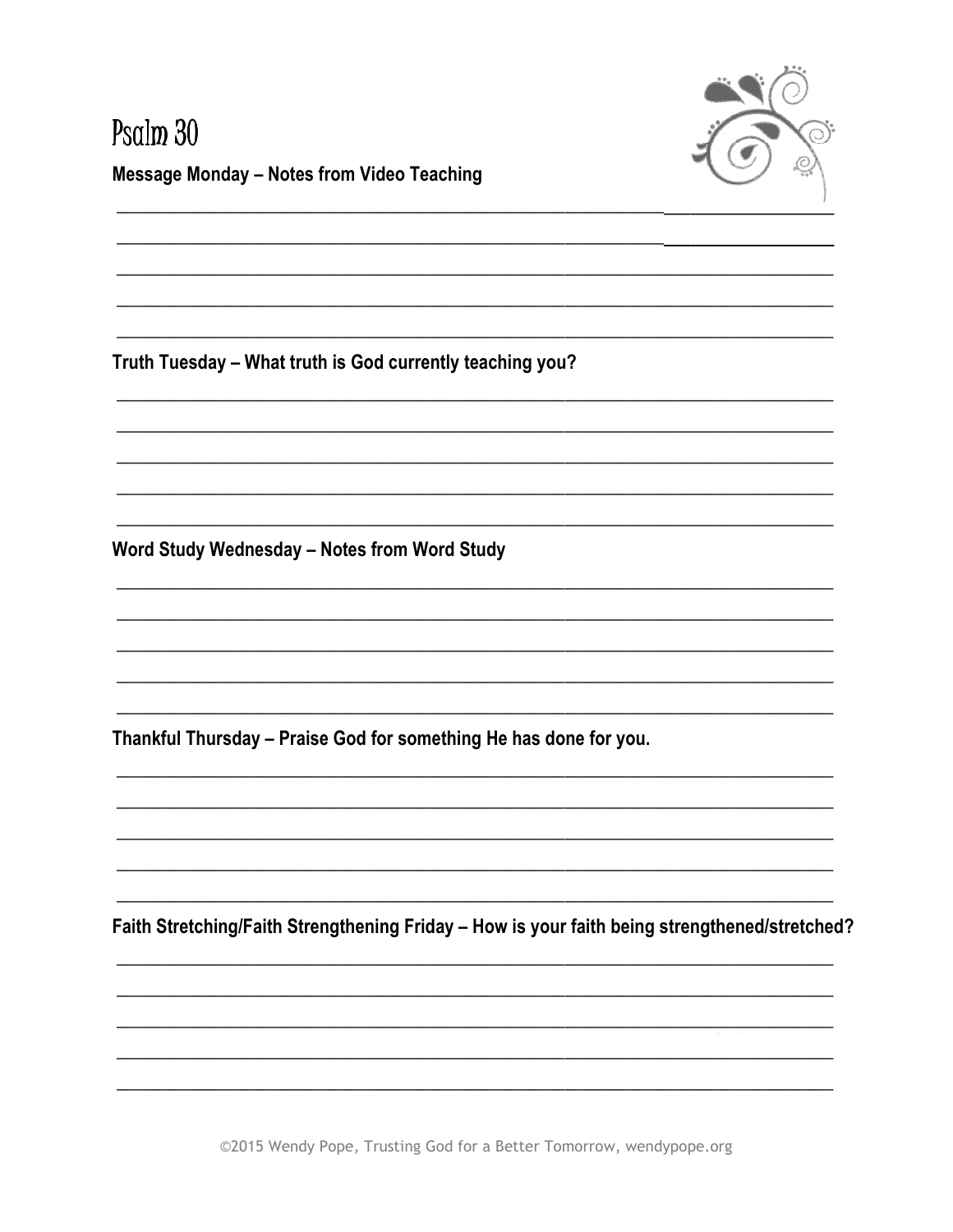

# Psalm<sub>31</sub> **Message Monday - Notes from Video Teaching**

Truth Tuesday - What truth is God currently teaching you?

Word Study Wednesday - Notes from Word Study

Thankful Thursday - Praise God for something He has done for you.

Faith Stretching/Faith Strengthening Friday - How is your faith being strengthened/stretched?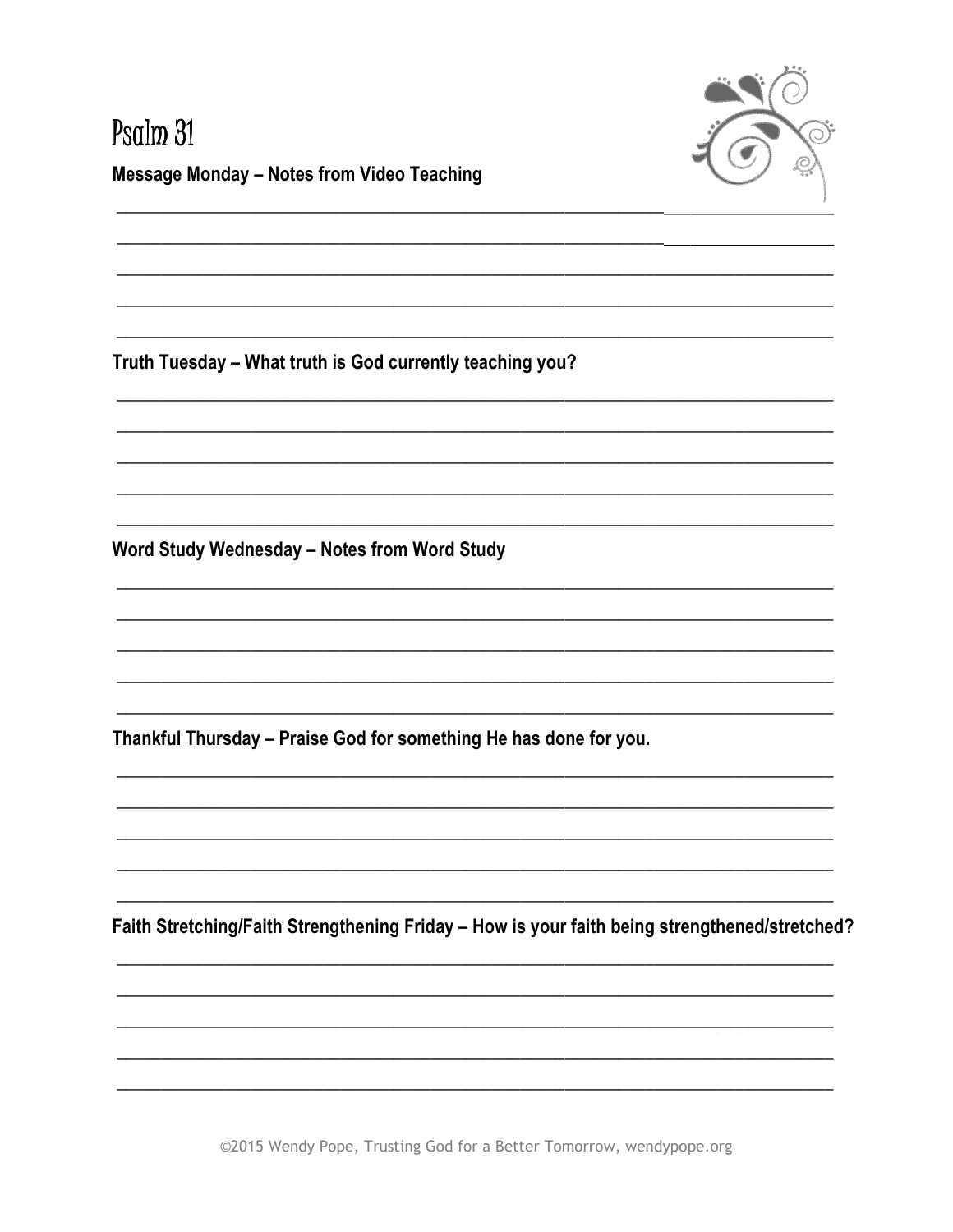

# Psalm 32 **Message Monday - Notes from Video Teaching**

Truth Tuesday - What truth is God currently teaching you?

Word Study Wednesday - Notes from Word Study

Thankful Thursday - Praise God for something He has done for you.

Faith Stretching/Faith Strengthening Friday - How is your faith being strengthened/stretched?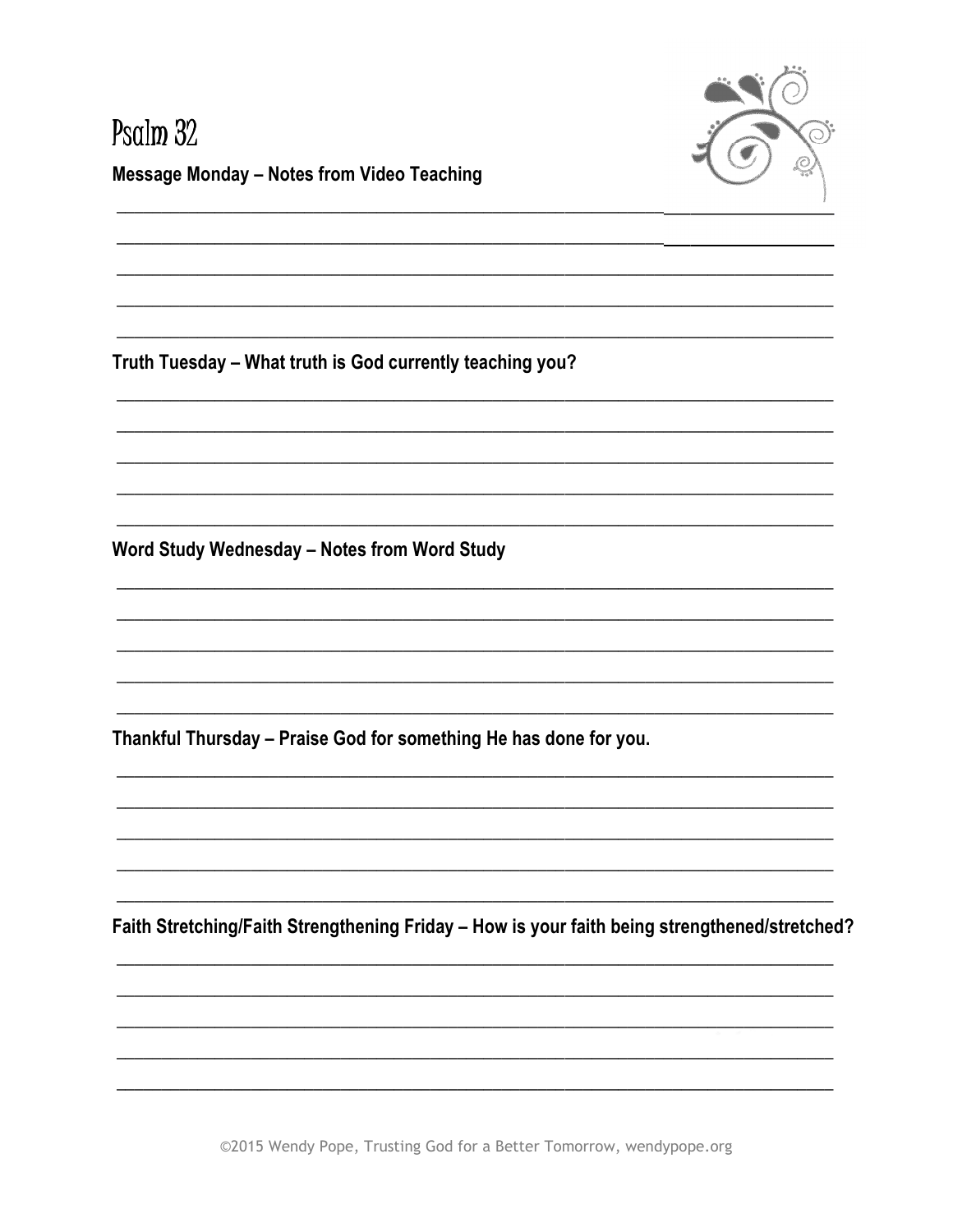

#### Psalm 33 **Message Monday - Notes from Video Teaching**

Truth Tuesday - What truth is God currently teaching you?

Word Study Wednesday - Notes from Word Study

Thankful Thursday - Praise God for something He has done for you.

Faith Stretching/Faith Strengthening Friday - How is your faith being strengthened/stretched?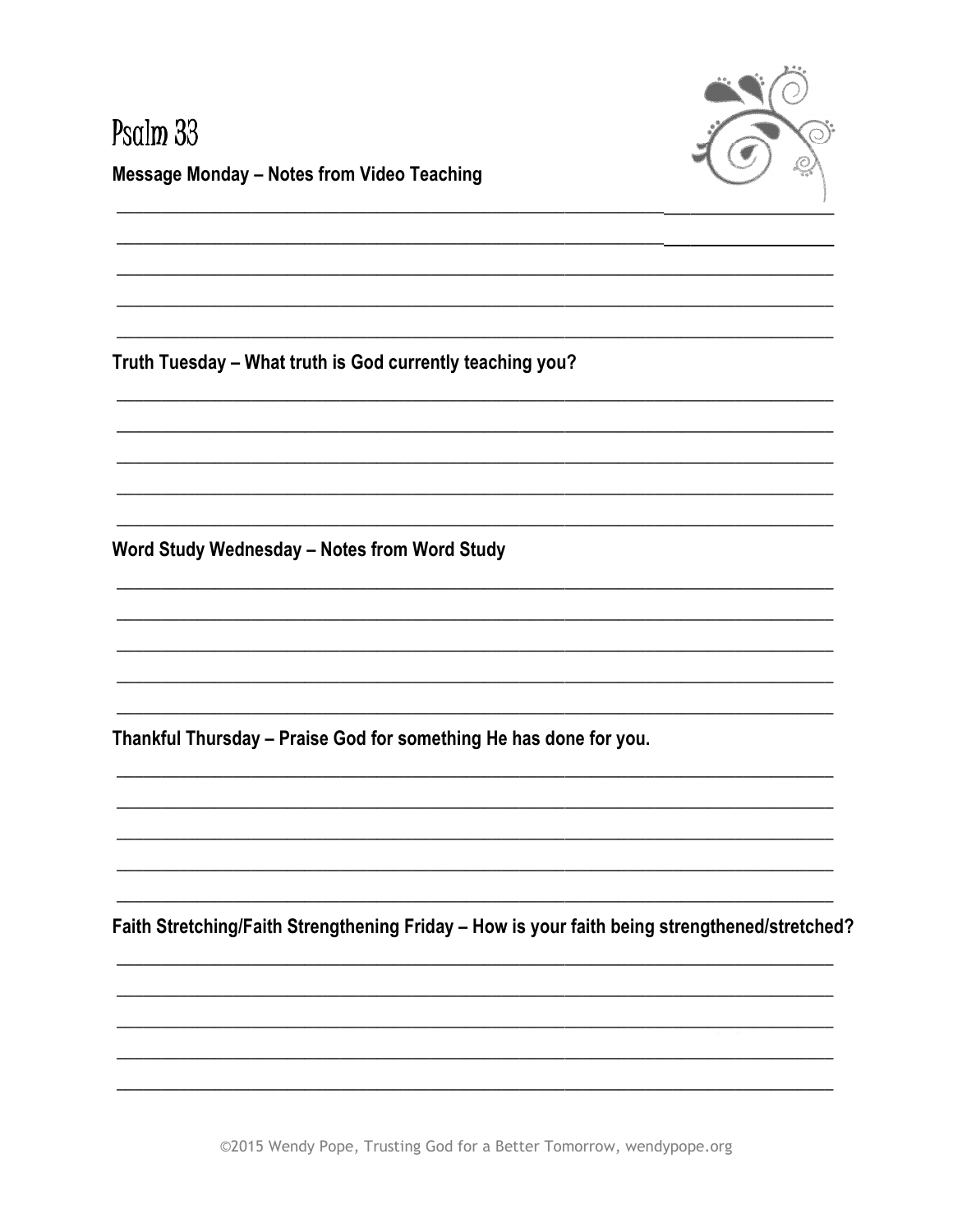

# Psalm 34 **Message Monday - Notes from Video Teaching**

Truth Tuesday - What truth is God currently teaching you?

Word Study Wednesday - Notes from Word Study

Thankful Thursday - Praise God for something He has done for you.

Faith Stretching/Faith Strengthening Friday - How is your faith being strengthened/stretched?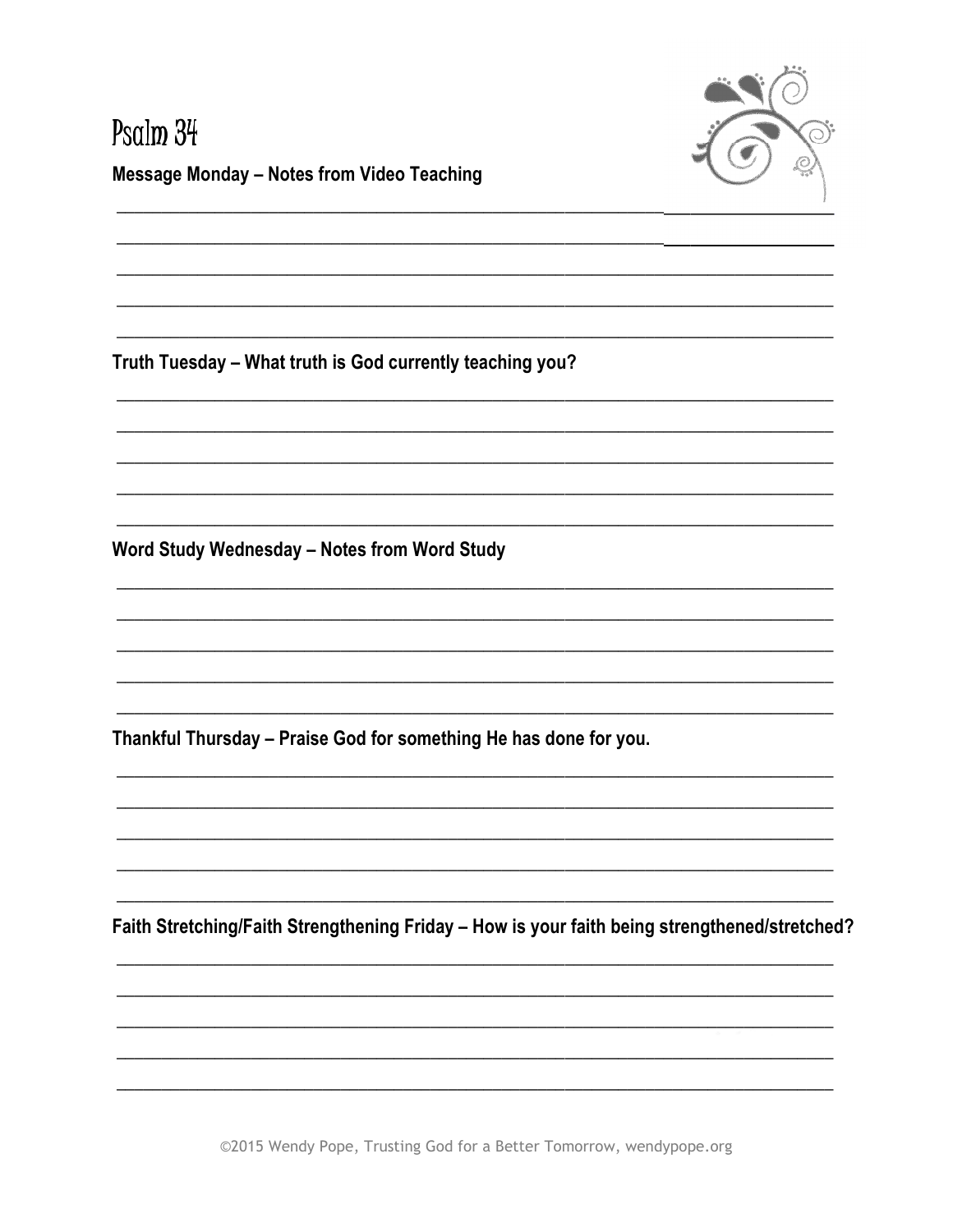

#### Psalm 35 **Message Monday - Notes from Video Teaching**

Truth Tuesday - What truth is God currently teaching you?

Word Study Wednesday - Notes from Word Study

Thankful Thursday - Praise God for something He has done for you.

Faith Stretching/Faith Strengthening Friday - How is your faith being strengthened/stretched?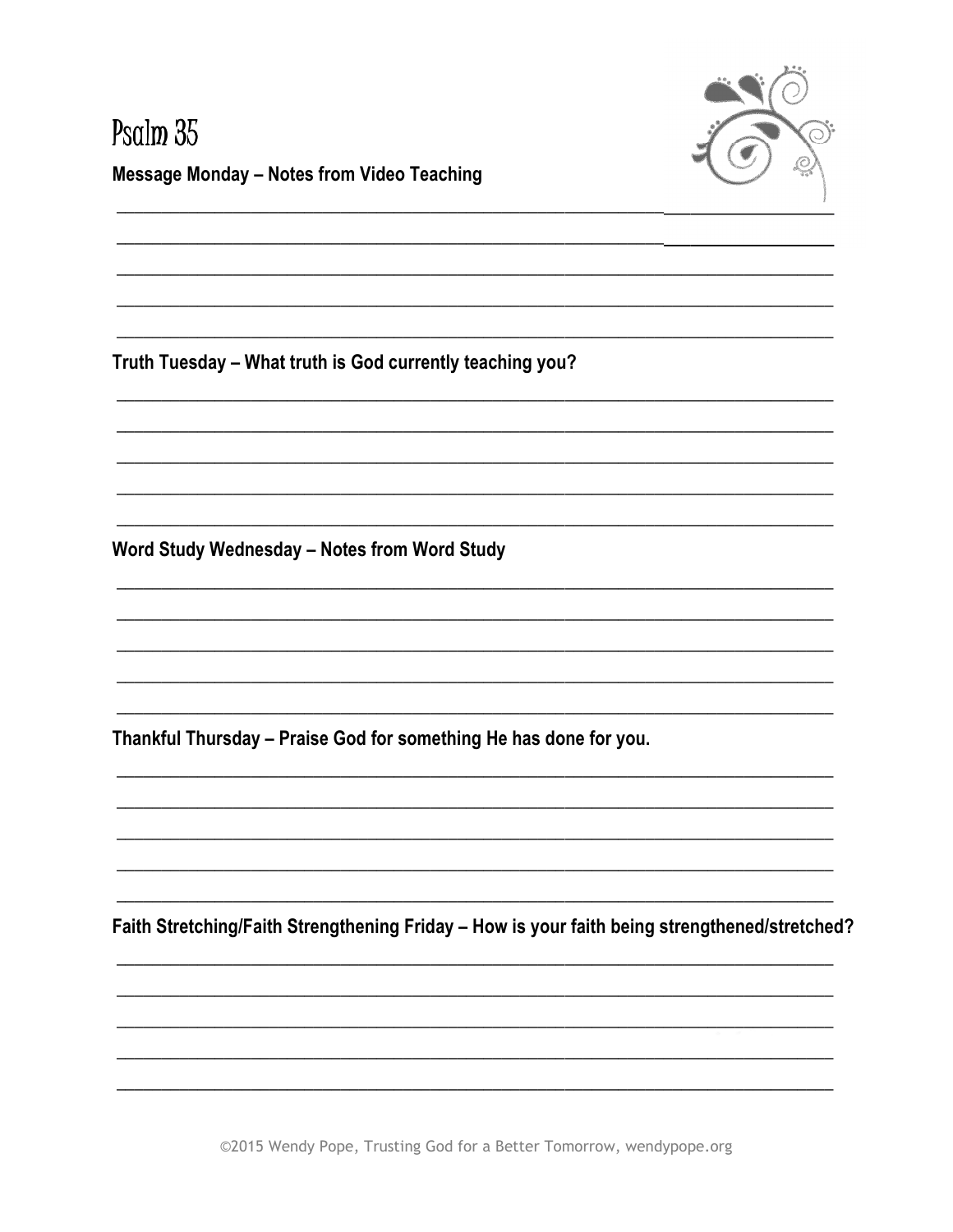

#### Psalm 36 **Message Monday - Notes from Video Teaching**

Truth Tuesday - What truth is God currently teaching you?

Word Study Wednesday - Notes from Word Study

Thankful Thursday - Praise God for something He has done for you.

Faith Stretching/Faith Strengthening Friday - How is your faith being strengthened/stretched?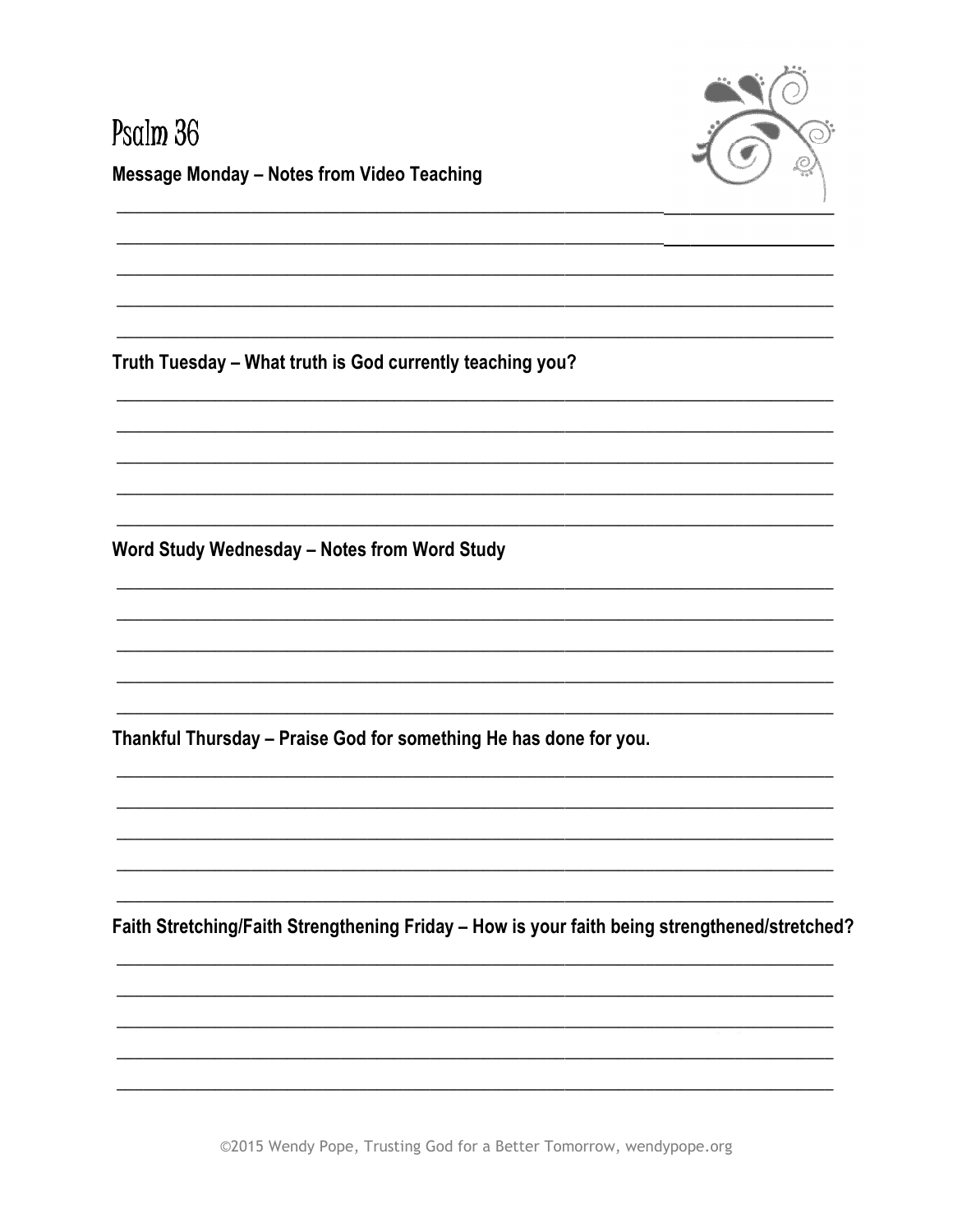

# Psalm 37 **Message Monday - Notes from Video Teaching**

Truth Tuesday - What truth is God currently teaching you?

Word Study Wednesday - Notes from Word Study

Thankful Thursday - Praise God for something He has done for you.

Faith Stretching/Faith Strengthening Friday - How is your faith being strengthened/stretched?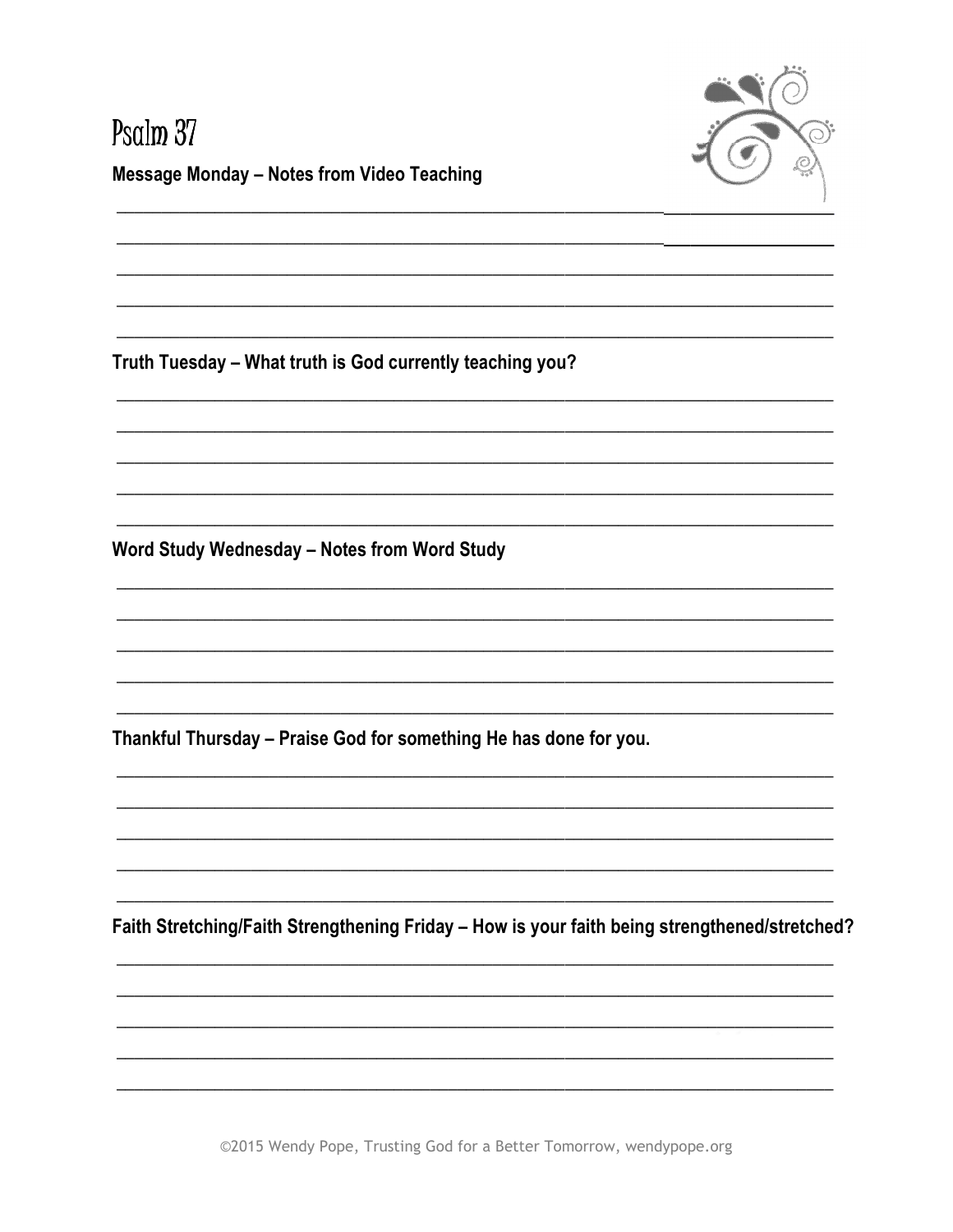

#### Psalm 38 **Message Monday - Notes from Video Teaching**

Truth Tuesday - What truth is God currently teaching you?

Word Study Wednesday - Notes from Word Study

Thankful Thursday - Praise God for something He has done for you.

Faith Stretching/Faith Strengthening Friday - How is your faith being strengthened/stretched?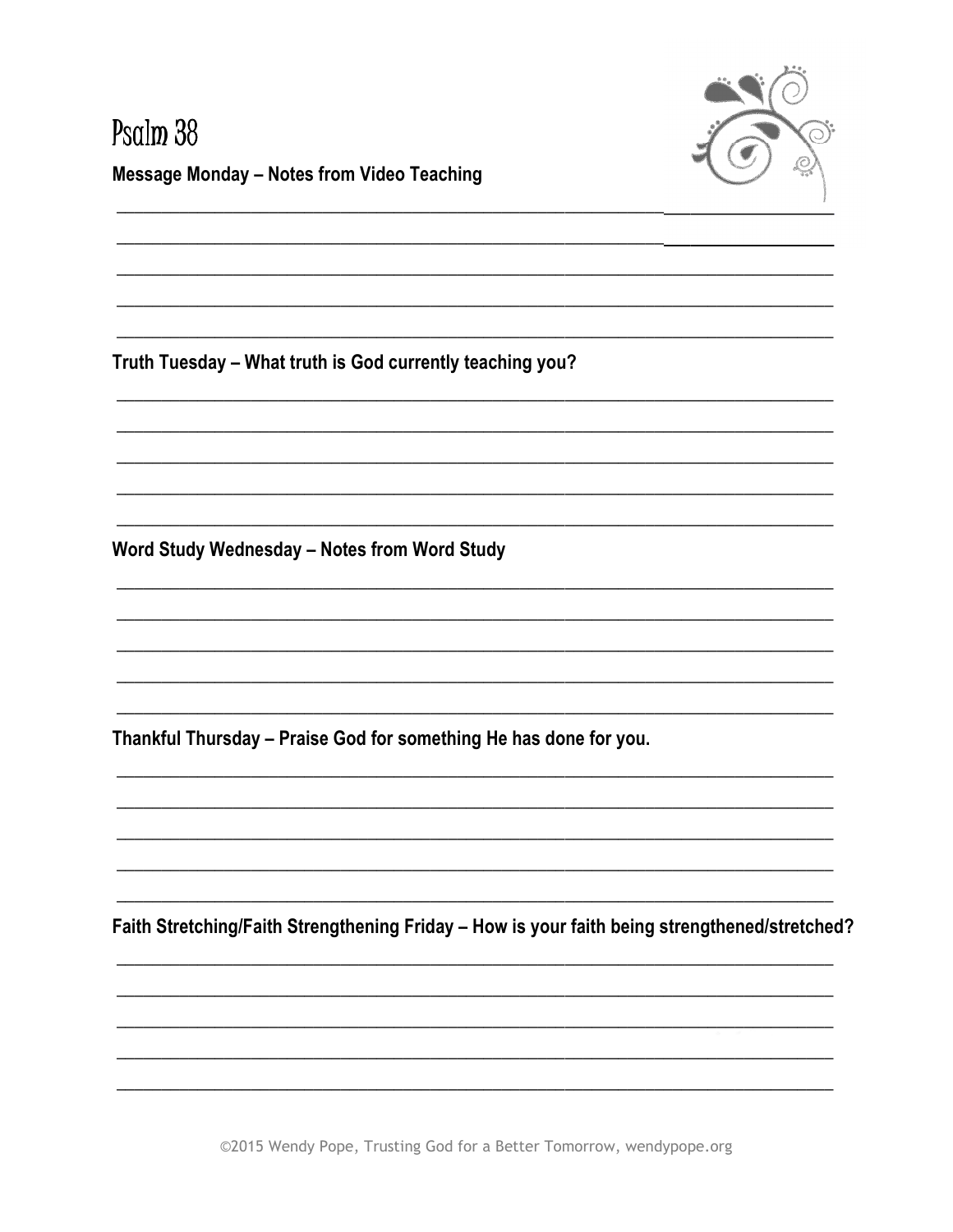

#### Psalm 39 **Message Monday - Notes from Video Teaching**

Truth Tuesday - What truth is God currently teaching you?

Word Study Wednesday - Notes from Word Study

Thankful Thursday - Praise God for something He has done for you.

Faith Stretching/Faith Strengthening Friday - How is your faith being strengthened/stretched?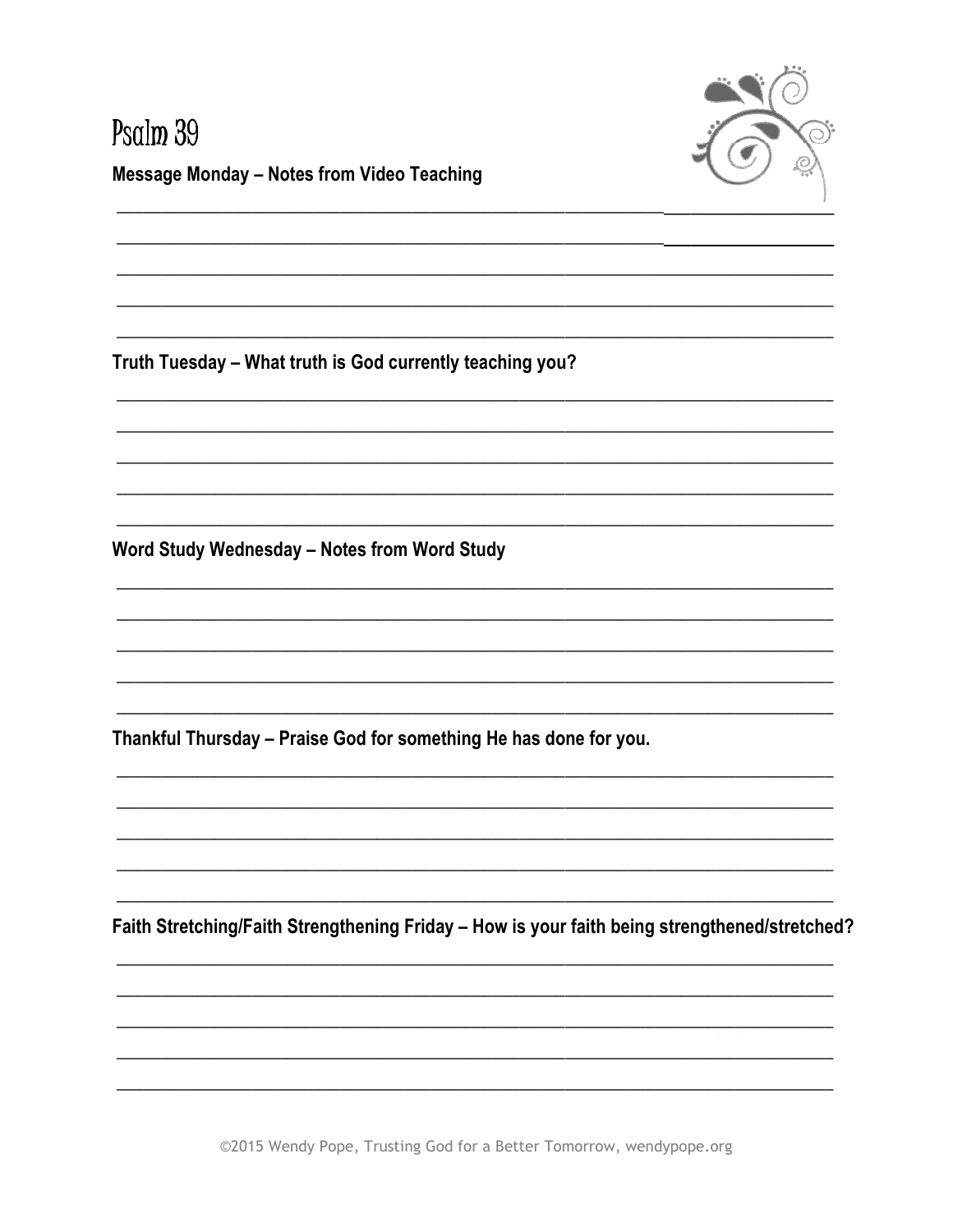

# Psalm 40 **Message Monday - Notes from Video Teaching**

Truth Tuesday - What truth is God currently teaching you?

Word Study Wednesday - Notes from Word Study

Thankful Thursday - Praise God for something He has done for you.

Faith Stretching/Faith Strengthening Friday - How is your faith being strengthened/stretched?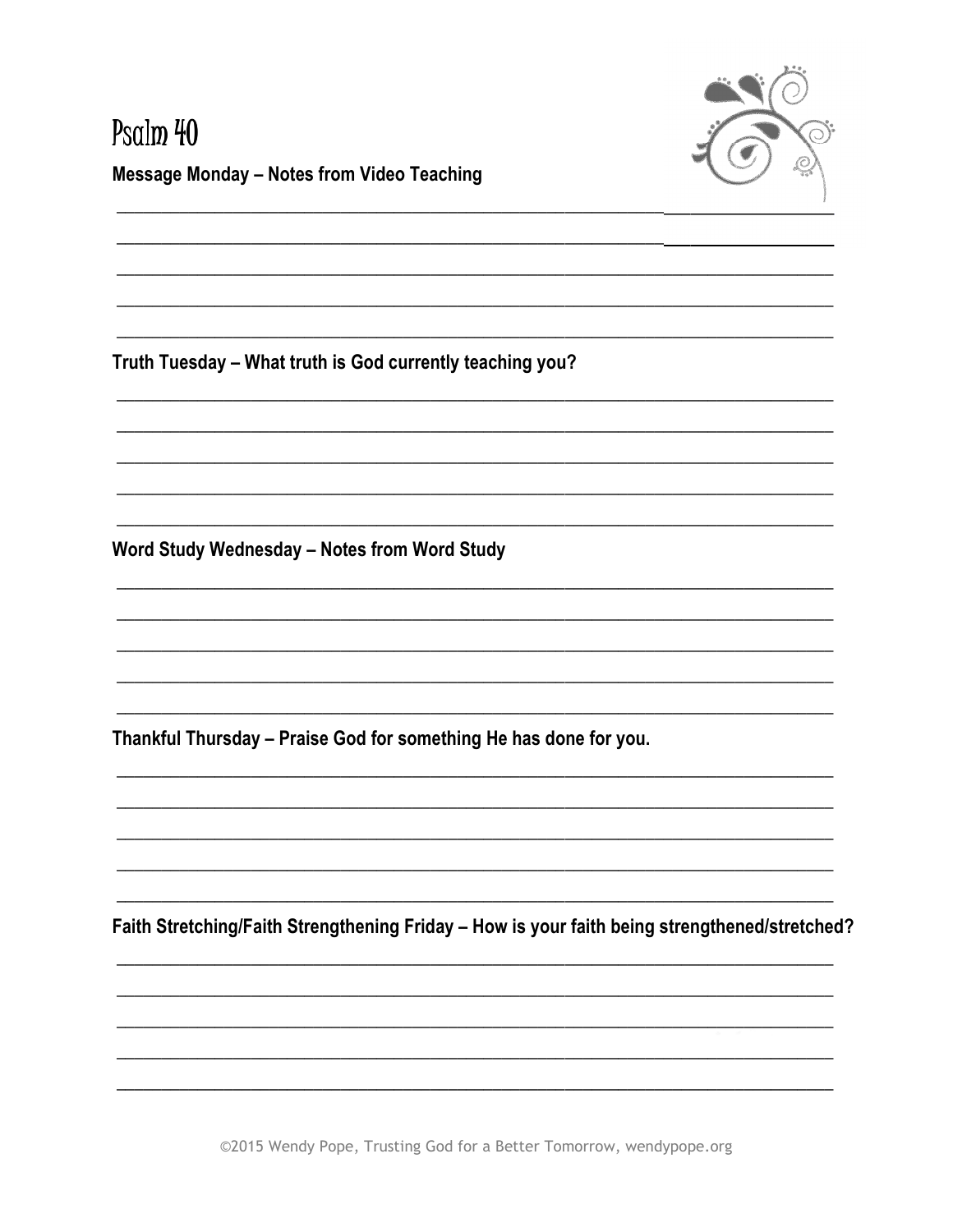

# Psalm 41 **Message Monday - Notes from Video Teaching**

Truth Tuesday - What truth is God currently teaching you?

Word Study Wednesday - Notes from Word Study

Thankful Thursday - Praise God for something He has done for you.

Faith Stretching/Faith Strengthening Friday - How is your faith being strengthened/stretched?